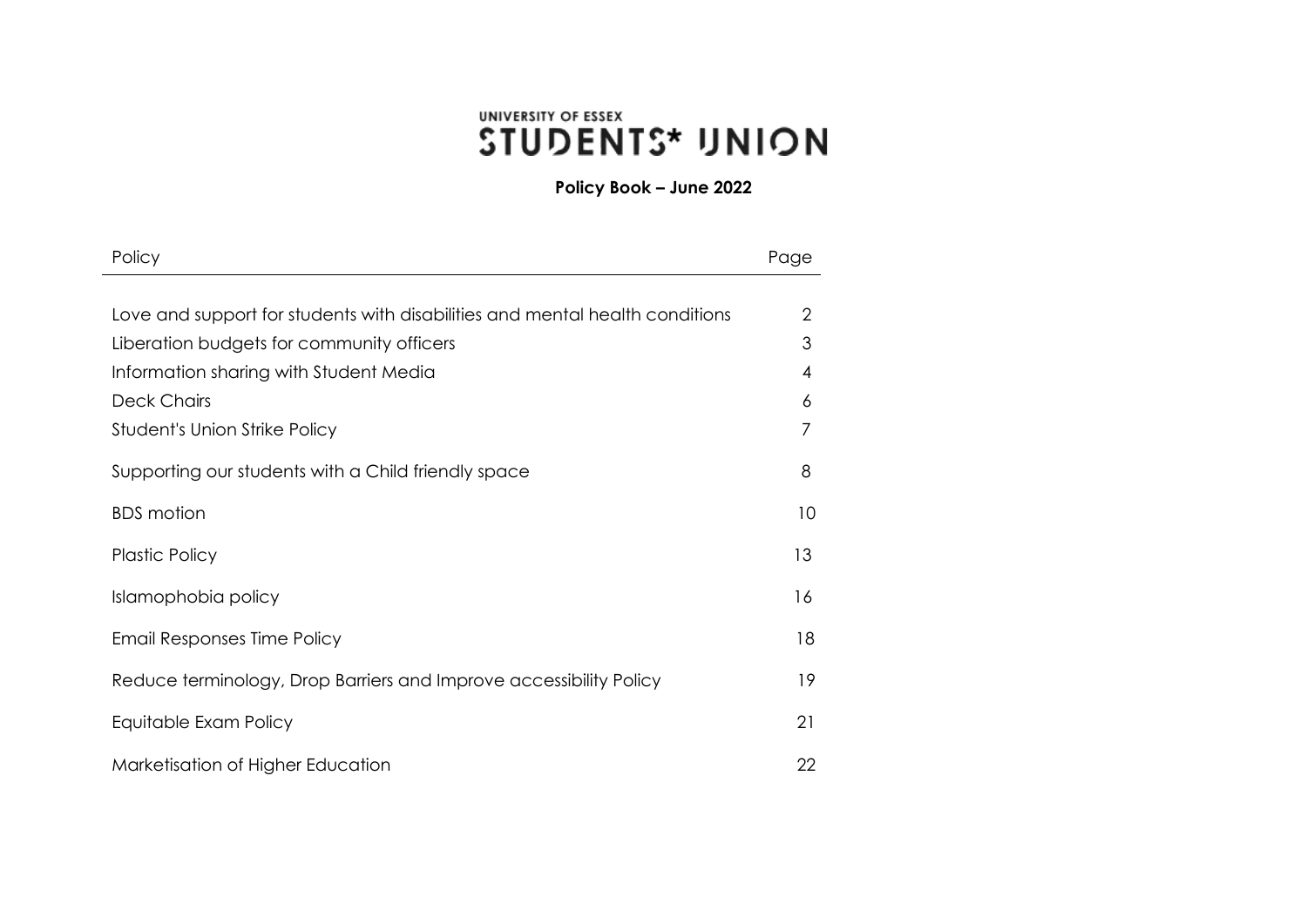# <span id="page-1-0"></span>**Love and support for students with disabilities and mental health conditions**

## **Submitted By: Nathan Casteler**

## **Union Notes:**

- 1) That on the 10th of February 2017 Masud Abdulkadir was elected to the position of VP Welfare & Community.
- 2) That the VP Welfare & Community-Elect made on several occasions in his manifesto and during his campaign claims regarding medication and mental health conditions, namely
	- a. that "research on the effect of exercise on depression and other mental and physical illness show how BENEFICIAL exercise can be on the human body and mind".
	- b. that ending the provision of free sports would lead to fewer students "engage[ing] in sports and physical exercise, and instead reach[ing] for the easier MORE ACCESSIBLE option, and for all we know CHEAPER alternative using PILLS which we are now GROWING IMMUNE to, that does nothing but HARM US in the long term" (sic).
	- c. that students indulge "in cannabis, coffee, cigarettes, alcohol and other non-prescription drugs", concluding that drug education is needed to expose the effects of drugs "some of which may lead to harms such as overdose, injury, infectious disease and mental illness… Even those 'designed' to help you".
- 3) That such claims were supported by uncited research and evidence concerning antibiotics and analgesics.
- 4) That the VP Welfare & Community made little or no mention in his manifesto and during his campaign of SU Advice, Student Support, Residence Life, the Health Centre, Nightline, and other services on campus within and without his competence as VP Welfare which can assist students with disabilities and mental health conditions.

## **Union Believes:**

- 1) That ambiguous and vague statements conflating prescription and non-prescription drugs, supported by uncited sources, are unhelpful and irresponsible.
- 2) That focusing only on the provision of sports to treat mental health amounts to negligence towards disabled students or students suffering from physical conditions for whom sports is not readily available.
- 3) That judgmental statements towards drug users and students suffering from mental conditions are not helpful or constructive, and may in the long term be harmful where such claims lead to students disregarding medical advice.
- 4) That treatment and recovery in mental health conditions does not come in a 'one-size-fits-all' form, and that lifestyle changes (including but not limited to physical exercise), medical treatment and talk therapy are known to help patients suffering from mental illnesses.
- 5) That stress, anxiety, depression or other mental health conditions can be caused or worsened by academic failure, financial worries and administrative problems.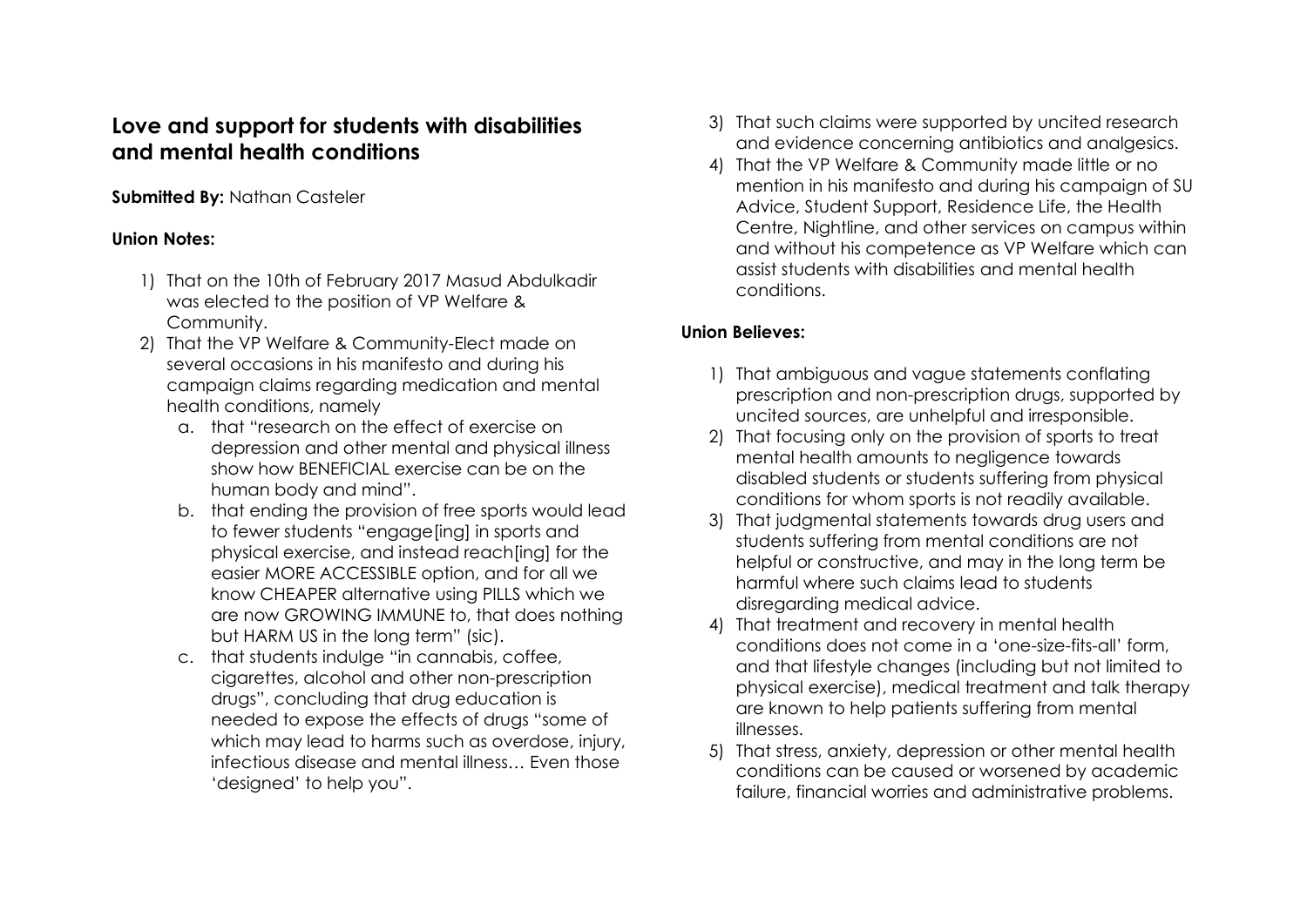6) That the VP Welfare & Community ought to work with other relevant officers and representatives to tackle mental health conditions across the board.

### **Union resolves:**

- 1) To treat all students, no matter their mental health conditions or disabilities, with dignity and respect.
- 2) To encourage the all Sabbatical Officers to work with Liberation Officers and reflect on how their work can improve the experience of students with disabilities and mental health conditions.
- 3) To support and empower them to make healthy lifestyle choices and to follow professional medical advice.
- 4) To help and assist students through their Studies by way of the administrative support and correct signposting to support services within and outside of the Students' Union.

**Policy Lapses – March 27, 2020 Policy renewed – 8th Dec 2020 Policy Lapses – 8th Dec 2023**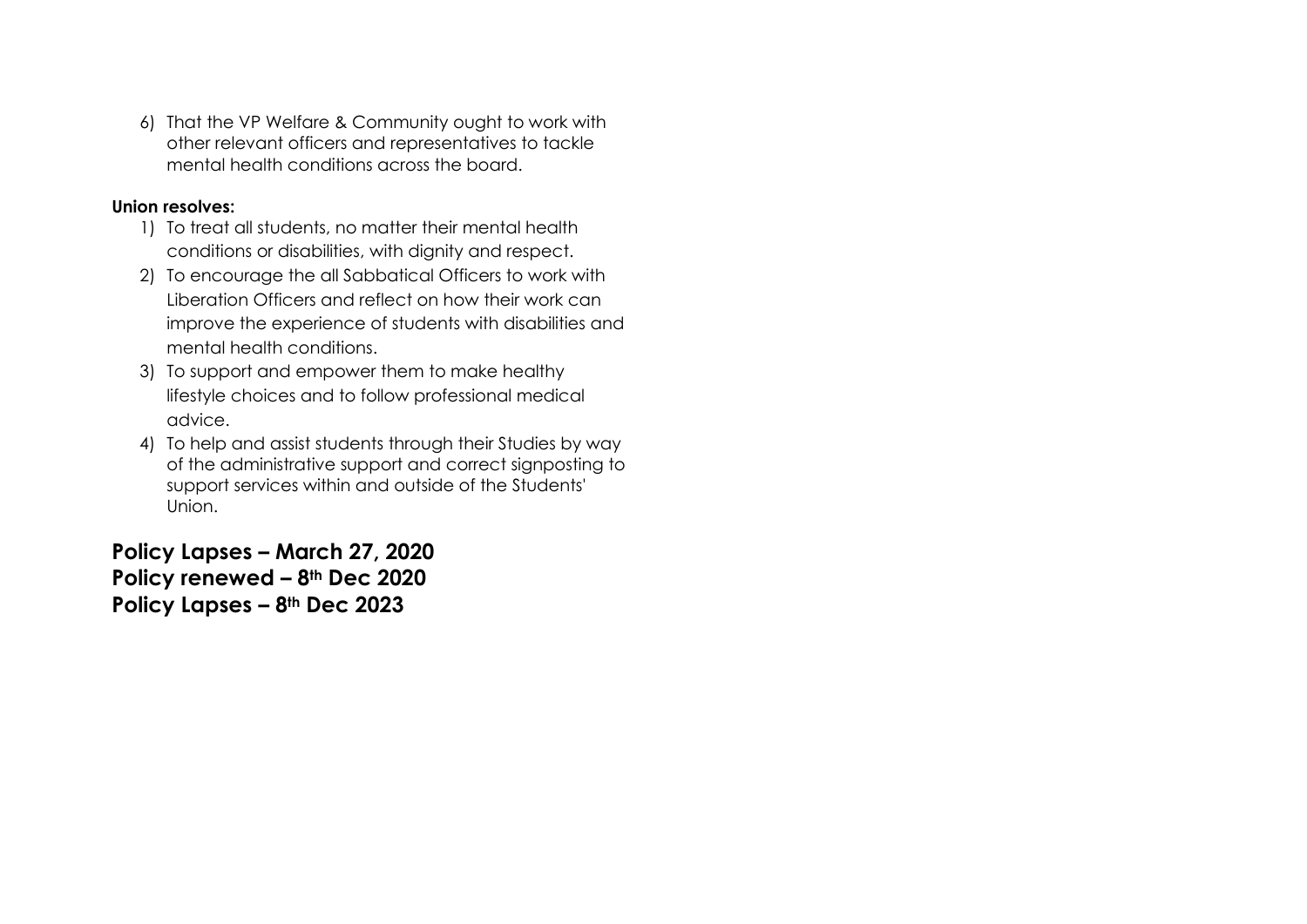## <span id="page-3-0"></span>**Policy: Liberation Budgets for Community Officers**

Aims of the policy:

This policy aims to ensure that our community officers should have a guaranteed, ring-fenced budget for their campaigns throughout the academic year.

### Relevant information:

The community officers that should be included within this policy, are Black Officer, Asian Officer, Women's Officer, Students with Disabilities Officer, LGBQ+ Officer, Trans Officer, Mature Officer, Student parent and Carers officer and Loughton's Person of Colour Officer. Colchester campus' community officers should receive at least £600, per community officer, per academic year and community officers for liberation groups in Southend and Loughton campuses should receive at least £400, per community officer, per academic year.

At the start of each academic year, the amount should be decided by the respective community officer and signed off by the SU president.

Why this is needed:

- This is needed so there is a set budget that is ringfenced which should not be spent on any activities other than Liberation events that will be organised by the community officers (which have been mentioned above).
- A ring-fenced budget is needed so there would be no conflicting funding, as these campaigns raise awareness

and support marginalised and minorities on all three campuses

Actions to take:

- Increase the budget for community officers in Colchester campus to at least £600 each per academic year
- Increase the budget for community officers in Southend and Loughton campuses to at least £400 each per academic year
- Replace the old Liberation Budgets Policy with Liberation Budgets for Community Officers Policy

**Amended 8th Dec 2020 Policy lapses 8th Dec 2023**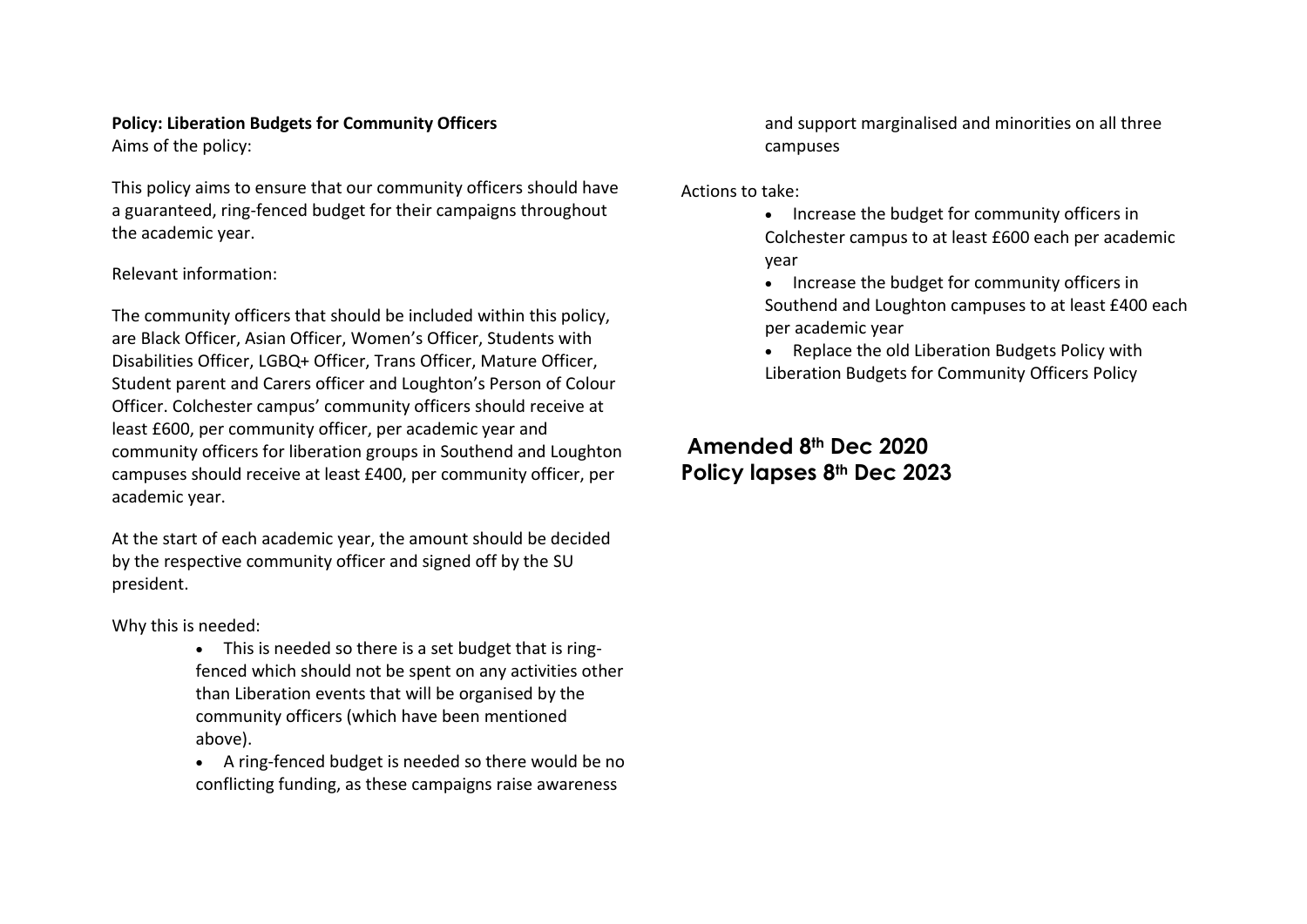## **Information sharing with Student Media**

### **Submitted By:** James Potter

The University of Essex Students' Union is committed to sharing requested information with the University of Essex Students' Union Student Media team wherever possible. Any request for information made by Student Media must be dealt with by the Students' Union within 10 working days.

Information will not be shared when it would place the Students' Union in conflict with the law or where the Trustee Board of the Students' Union has rejected a request. The grounds of rejection could include, but not limited to, confidential information and information regarding Students' Union staff.

In the case of a request being rejected the Chair of the Trustee Board must provide a written explanation as to why the request has been declined to the relevant Student Media team.

**Policy Lapsed – September 30, 2019 Reapproved – 27th November 2019 Policy Lapses – 27th November 2022**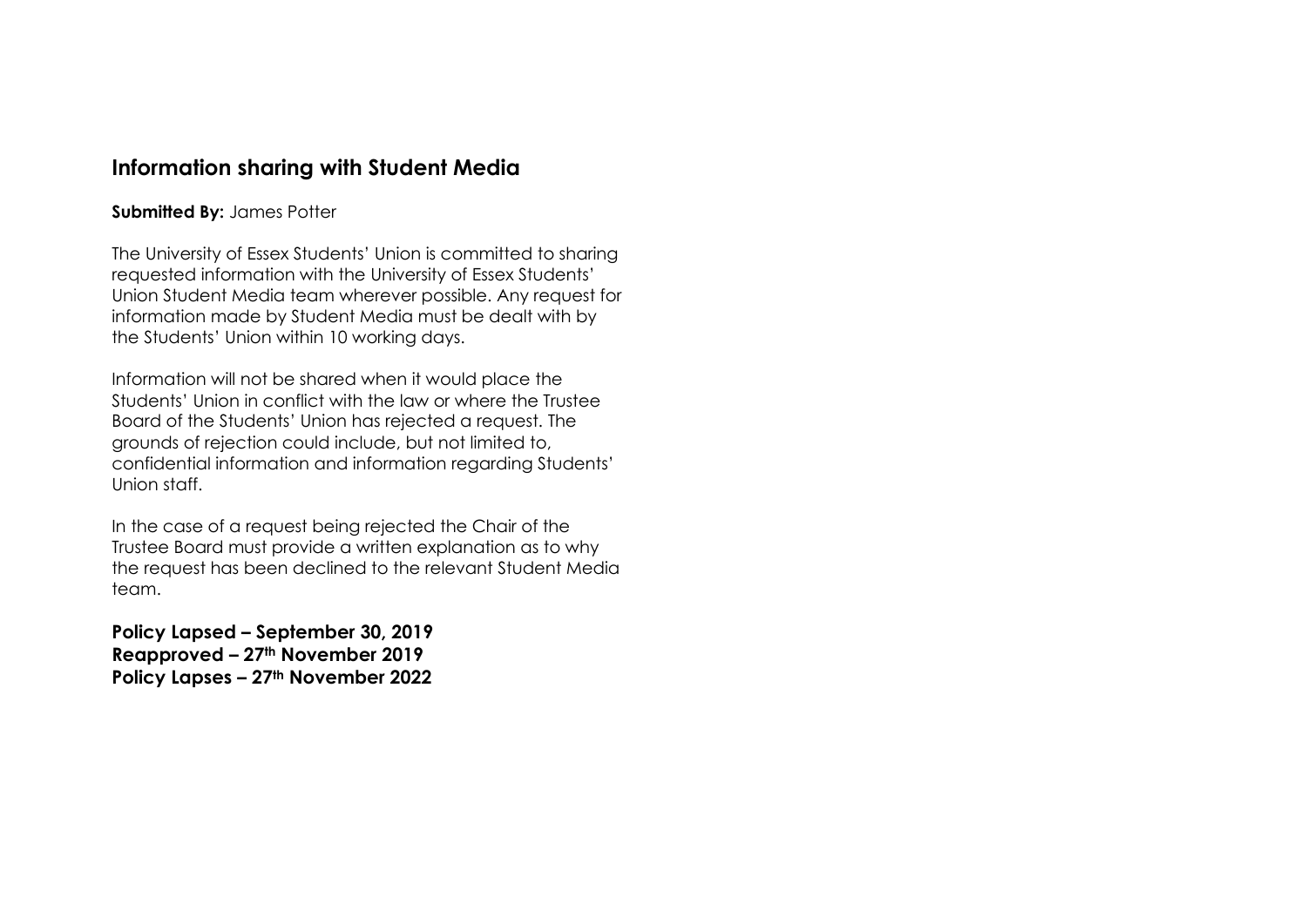Proposer : Jan Laska

### <span id="page-5-0"></span>**Deck Chairs**

## Aims of policy :

• To ensure that the Students' Union makes available deck chairs for students

Important information relevant to this policy:

- Colchester Student Parliament passed this policy back into the policy book
- A policy passed at that Parliament in November that had not been amended to meet the requirements of the new policy aimed to improve accessibility
- During summer months, these deck chairs can be hired for a small fee by people who want to relax by the lakes
- During the winter months, when the lakes are less popular, the deck chairs could be made available in other areas such as the secret garden or square 3

Why this policy is needed

- It allows for students to enjoy the beautiful vistas of Colchester campus in a positive way
- Ensures that the SU is providing opportunities for students to spend time with others outside while not actively exercising

Actionable items that will effect change or proposed solutions (resolves):

- The Students' Union to make Deck Chairs available for hire by students and other visitors to our beautiful Colchester campus, especially the lakes
- The hiring to be paid by a refundable deposit paid by the user of the deckchairs

**Policy lapses June 2020 Policy lapses Nov 2023**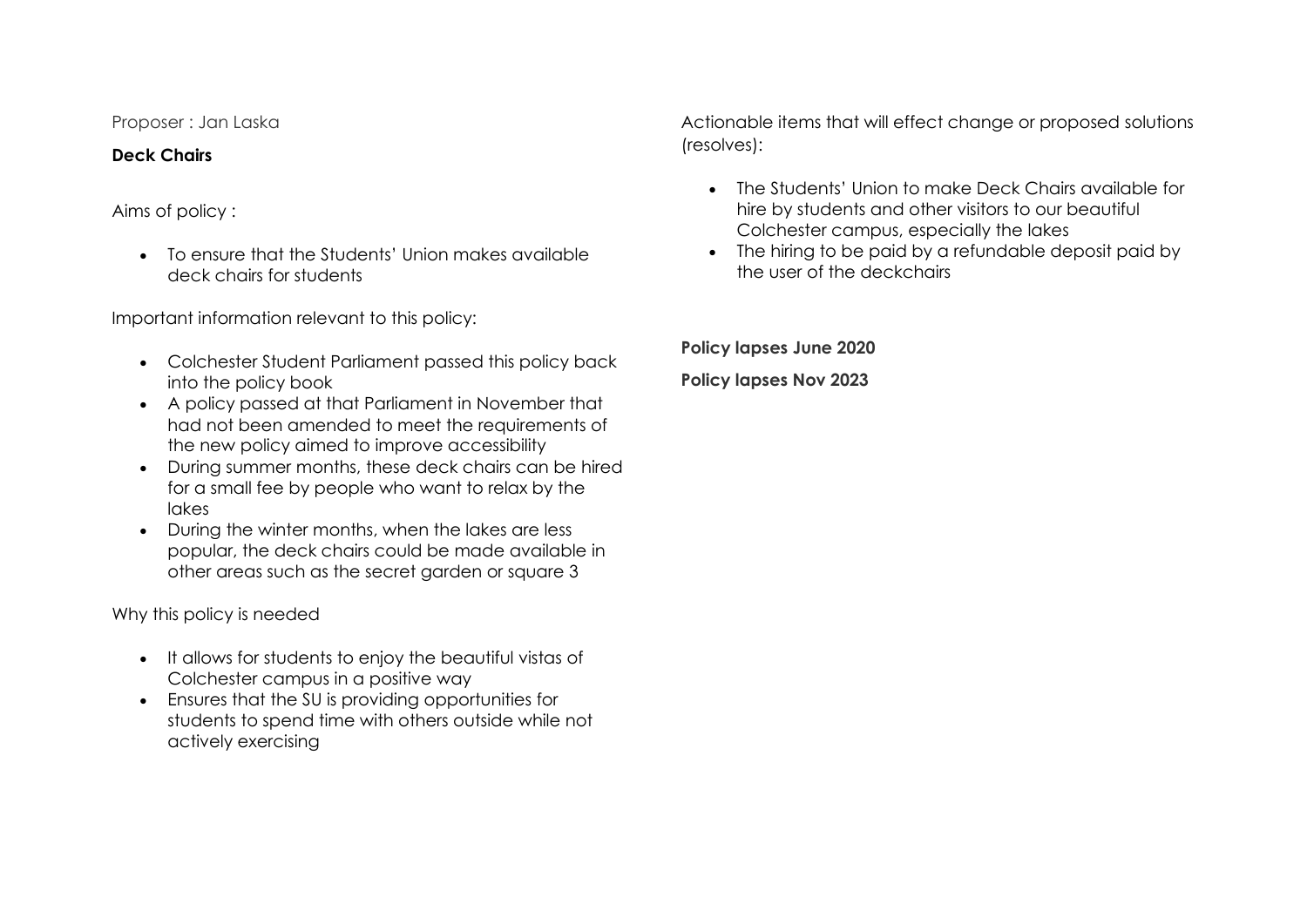## **Students' Union Strike policy**

## **Original Proposer : Jake Painter Amended by: Mark Kiley Feb 2021 Amended by : Raya el Sabbagh March 2022 Amended by Raya el Sabbagh May 2002**

This policy covers both strikes and actions short of strike from the UCU

Aims of policy:

- Explain and define the SU's support for the UCU strikes
- Support students' needs during times of strikes
- Ensure all students can support the strikes and know how to do this
- Pressure the University to listen to strike concerns
- Support the academic staff of the University
- Important information relevant to this policy (notes):
- The University and College Union (UCU) is a trade union responsible for representing those in further and higher education.
- The UCU represents the vast majority of teaching staff at the University of Essex
- UCU Essex Branch have recently did an indicative ballot if the University proceeded with the plan to return to face to face teaching as part of the blended approach once the national lockdown ends
- This ballot reached the legal threshold and had 71% respondents saying they would be willing to partake in strike action.
- In early 2020, the UCU went on strike on "the four fights", this dispute was paused because of COVID-19.
- The UCU four fights are: pay inequality, job insecurity, rising workloads, and pay devaluation
- International Students regularly have Tier 4 Visas, and these can be affected by attendance at University.
- Following the last strike, the University put money saved from striking lecturers into the Hardship Fund
- The strikes that occurred in academic year 2019-20 led to weeks of lost teaching opportunities at Essex and in other Universities across the UK.
- The Union currently has a policy on striking lecturers, but this policy has only ever applied to one strike and has not been able to be applied since this strike occurred due to wording. This policy is now due to lapse.

Why this policy is needed in your opinion (believes):

- The Union is responsible for protecting the academic interests of students; both long-term and short-term and as such staff working conditions are of interest to students.
- Staff are currently concerned about their safety when teaching face to face.
- University teaching and support staff are an integral part of the University community and ensuring they are fairly rewarded for their contribution to education at Essex is vital.
- The strikes are designed to lead to improved teaching, and thus better learning, conditions and so is the interest of students, and thus their Union, to support these aims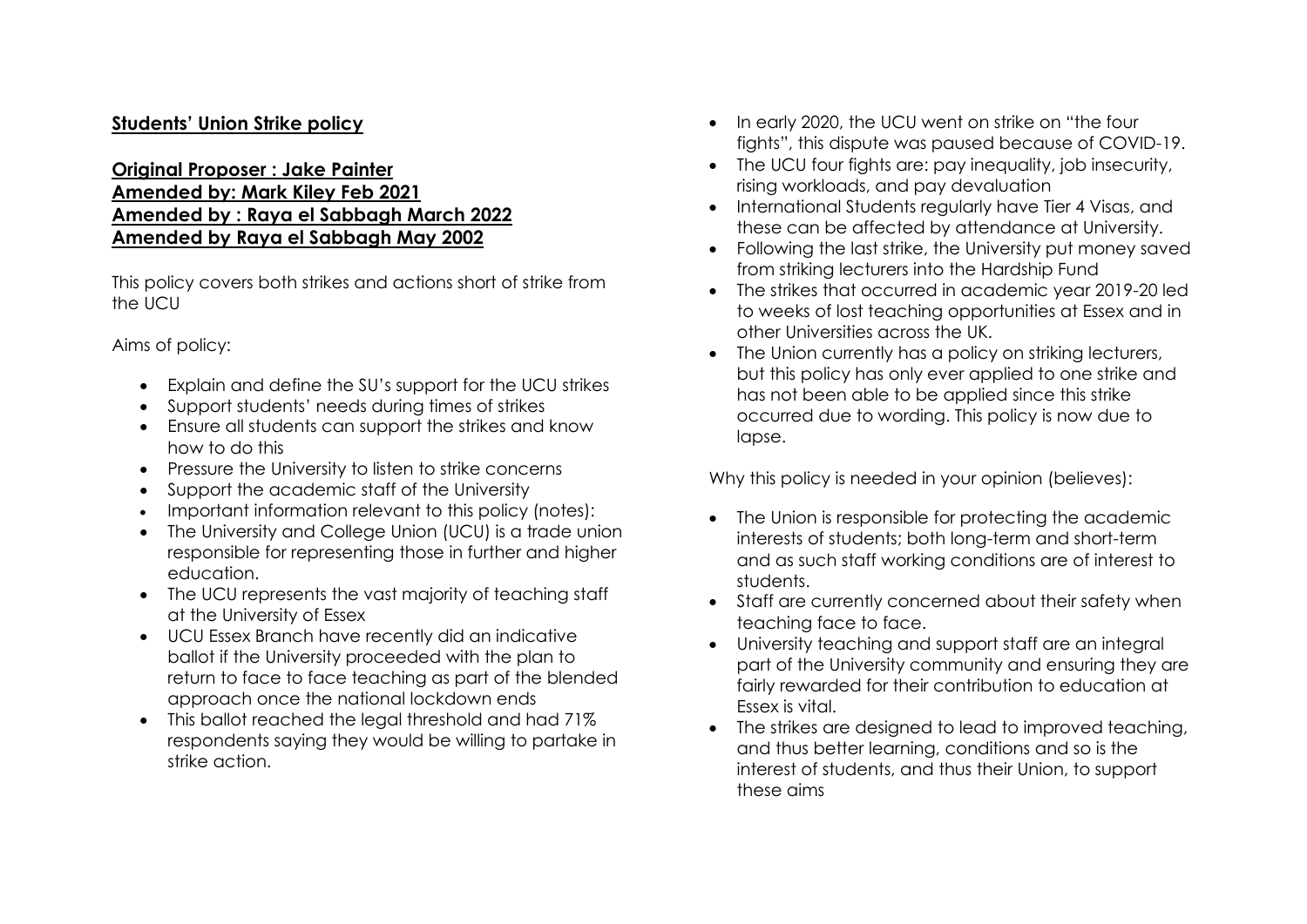- Fair working conditions are necessary for all workers, this includes in education
- International students should also be able to be in solidarity with striking lecturers and not have to worry about any risk to their visa.
- If strikes are successful, staff working conditions will improve and student learning environments improve
- The current policy is not broad enough, fails to cover any UCU strike that fell after the specific strike the policy was written for, fails to put any provisions in to protect international students, fails to pressure the University outside of the SU supporting any acts of solidarity
- The SU parliament needs to retain the right to temporarily withdraw support for strikes should strike action become excessive.

Actionable items that will effect change (resolves):

- Not renew/revoke "For the University of Essex Students' Union to actively support the upcoming UCU strike" policy
- As long as the UCU strikes are about the four fights as outlined or in response to staff safety and wellbeing concerns, the Union will support, and be in solidarity with, the strike and striking staff and the Sabbatical Officers will do the following actions:
- Pressure the University to ensure that all students with Tier 4 visas are protected by suspending attendance monitoring in full for all departments for every strike period
- Pressure the University to continue to put the money saved into the Hardship Fund to support staff and students who are struggling financially
- Pressure the university to offer refunds to affected students on a pro-rata basis
- Release a statement in support of the strike, explaining what the strike is about, information about the strike, and how students can support the strike
- Communicate to students how the Students' Union will be supporting students through the strike as soon as possible once strikes have been confirmed
- Coordinate and liaise with Essex UCU as to how the SU can best support the strike
- The Students' Union, wherever possible, should pressure the University to improve job security, pay equality, workloads, and the proper valuation of pay across less senior members of University staff
- Continue to support students as mentioned above but withdraw support for the UCU strikes if a vote of parliament is passed calling for temporary withdrawal of support on the basis that the strikes become excessive – The withdrawal of support can be for a specific strike or a period of time and would be set out in the parliamentary vote.

In the Case of a Vote to withdraw support:

The SU parliament needs to retain the right to temporarily withdraw support for strikes should strike action become excessive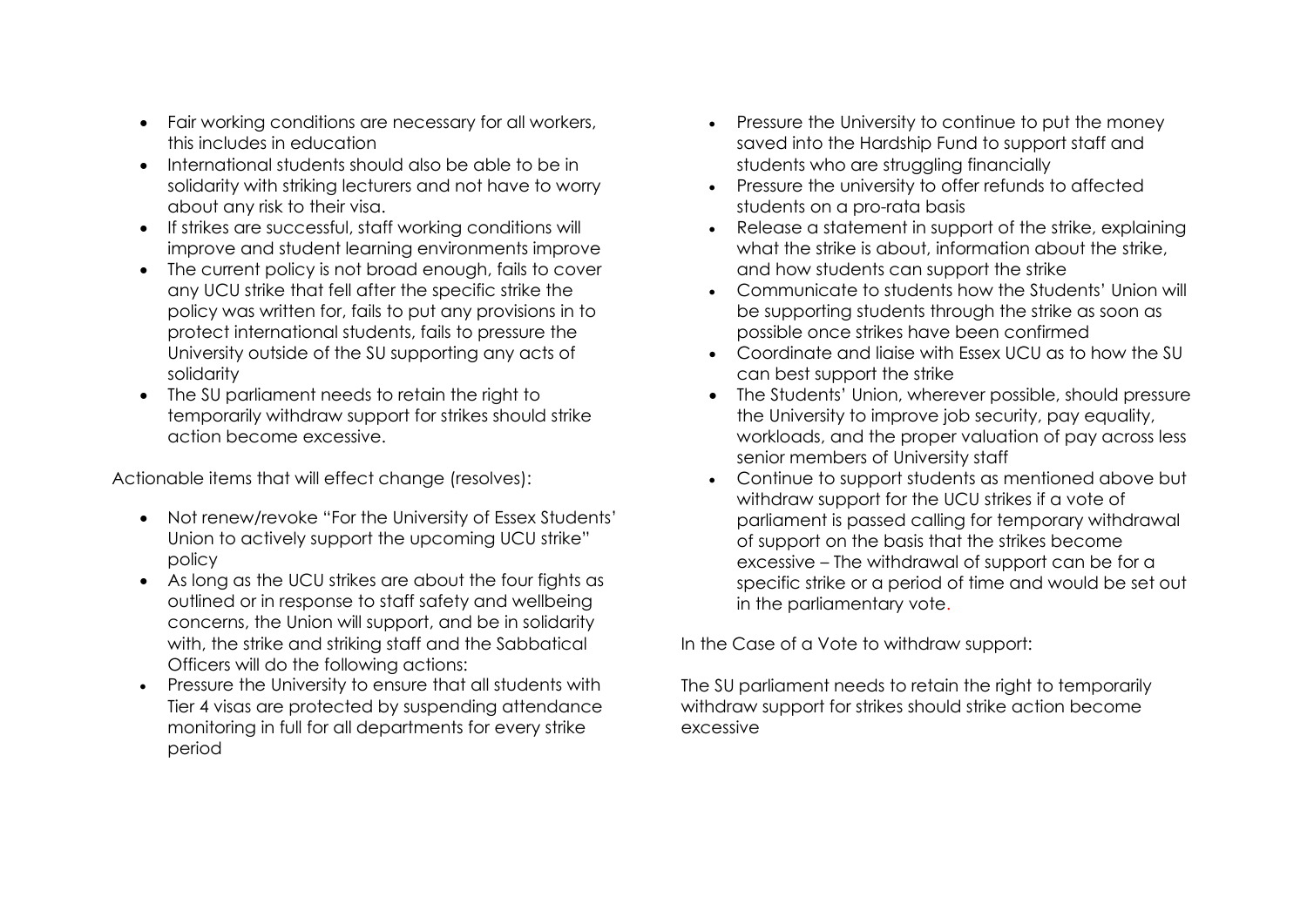As a union we support the causes of the strike and lecturers right to strike but we also reserve the right to withdraw support when it is affecting students.

Excessive can mean (but is not limited to): the amount of strike actions throughout the year, duration, its effects on students and whether strike action is taking place in key times for students (e.g., exam season).

The term "excessive" is a subjective term and we need to acknowledge the fact that this conclusion might result from reasoning mentioned above as well as a cumulative effect of different factors.

When an individual or group brings forward an explanation as to why that specific striking period is excessive; it needs to include individual and cumulative student feedback across different departments which explains that.

Withdrawing support could include (based on the specific strike action and student needs at the time):

-not using our platforms to share or advertise anything regarding the strike action

-publicly sharing what we requested from the university in order to support students during that period of time -sharing a statement from the sabbatical officers including the reasoning why parliament voted to not support the specific strike action and actions to result from that -having revision sessions organised with the SU throughout the strike period with the help of peer mentors, student representatives and students that register interest and offer certificates acknowledging their help in teaching others and covering the specific material

-having sessions where students work with each other to cover the materials they would miss during the strike period

-holding sessions in departmental common rooms -holding campaigns for peer-for-peer support and help -speak with course reps and convenors in order to understand what students need to catch-up on following the strike

The UCU announces strike action two weeks before the action is to begin which means that sometimes strike action will happen in between parliament meetings. When this happens, representatives can still send a proposal through (same as they would for a parliament meeting) and the union chair will decide whether a vote will take place via email, through an extraordinary parliament or in another way. When this is the case, this proposal suggests to include more information than ever in the proposal so representatives can make an educated vote if it takes place via email.

• **Policy lapses Feb 2024**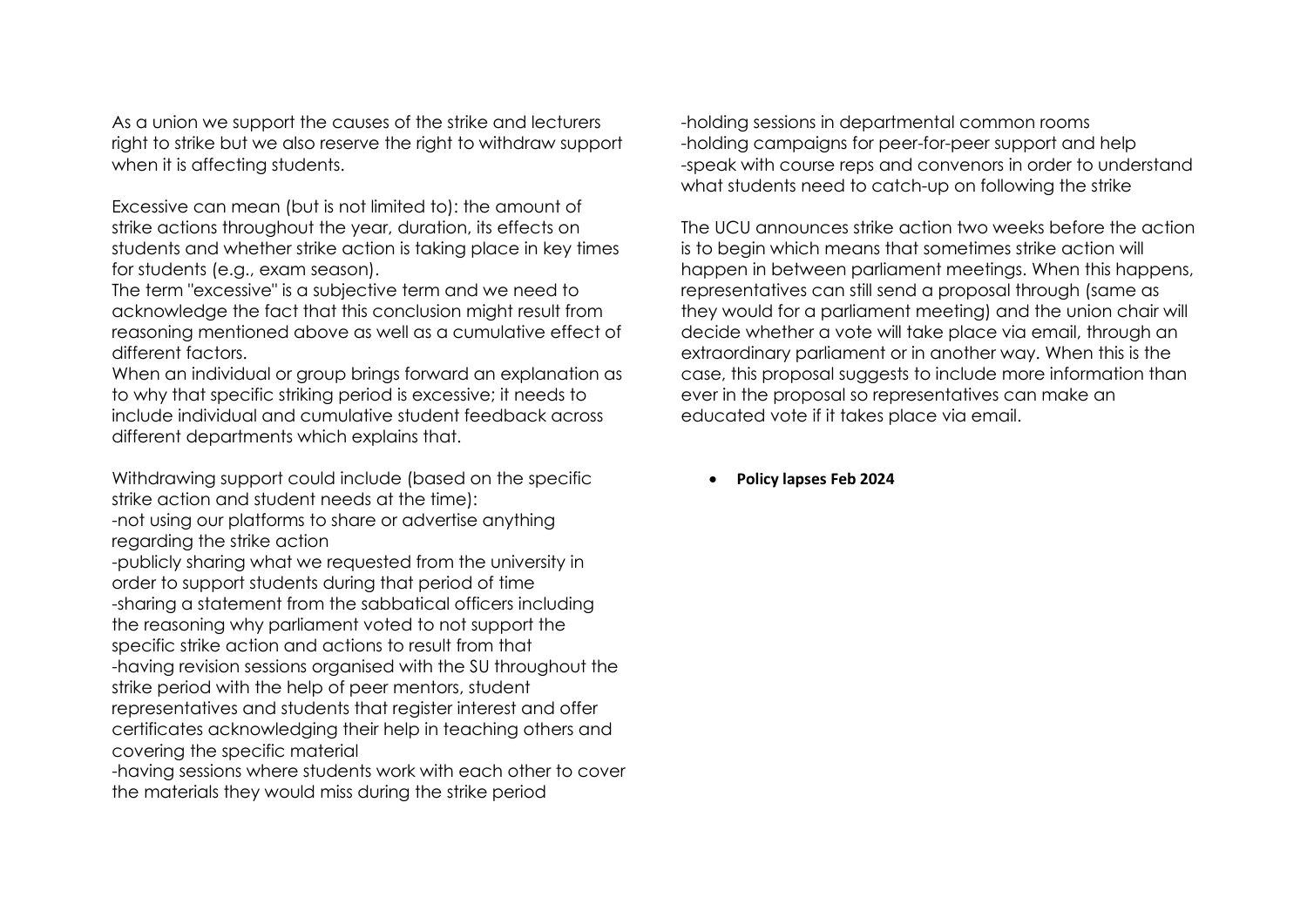## **Supporting our Student Parents with a Child Friendly Space ( Replacing previous Child friendly space Policy that lapsed Nov 2020)**

Aims of policy:

- Provide a safe space for student parents to study effectively on campus while having children with them
- Ensure student parents are not excluded from essential academic, support, and wellbeing services that all students are entitled to

Important information relevant to this policy:

- Union policy includes a child friendly space policy that is due to lapse on November 26th
- The Union recently introduced a new SCO role for Student Parents and Carers
- Student parents have been affected massively by COVID-19 and are already juggling many responsibilities as well as studying
- A Goldsmiths SU report found that there needs to be more leniency for student parents with regards to mitigating (extenuating) circumstances. "With kids at home, sometimes you don't need a major event to completely upset time management for your studies"
- Student Parents will almost always be expected to fit the mould of the average student where their needs are extraordinarily different due to their care commitments<sup>1</sup>
- University policies compound difficulties that student parents face<sup>1</sup>
- There will be increased study space available to the University in the upcoming AYs due to the finished construction of CTC.
- Student parents may find it difficult to learn with their children distracting them

Why this policy is needed:

- The current policy is not fit for purpose and has failed to deliver
- Student parents and their needs have been ignored by the University for too long
- Student parents are disproportionately affected by a lack of leniency due to their caring commitments for their children
- All students should have access to facilities and services that the University provides
- Study space can be effectively provided for all students without increased University expenditure including space specifically for certain students

Actionable items that will effect change:

- Revoke Child Friendly Space policy, replace with this policy
- Lobby the University to provide study space specifically for student parents where children can remain entertained while student parents can get work done and ensure that this space has baby-changing facilities

<sup>&</sup>lt;sup>1</sup>Supporting Student Parents in Higher Education: A policy analysis. Final Report. Dr Marie-Pierre Moreau (IRED) & Charlotte Kerner (ISPAR), University of Bedfordshire. October 2012

[https://www.nuffieldfoundation.org/sites/default/files/files/Moreau%20Student](https://www.nuffieldfoundation.org/sites/default/files/files/Moreau%20Student%20Parent%20report%20-%20Full%20report%20October%202012.pdf) [%20Parent%20report%20-%20Full%20report%20October%202012.pdf](https://www.nuffieldfoundation.org/sites/default/files/files/Moreau%20Student%20Parent%20report%20-%20Full%20report%20October%202012.pdf)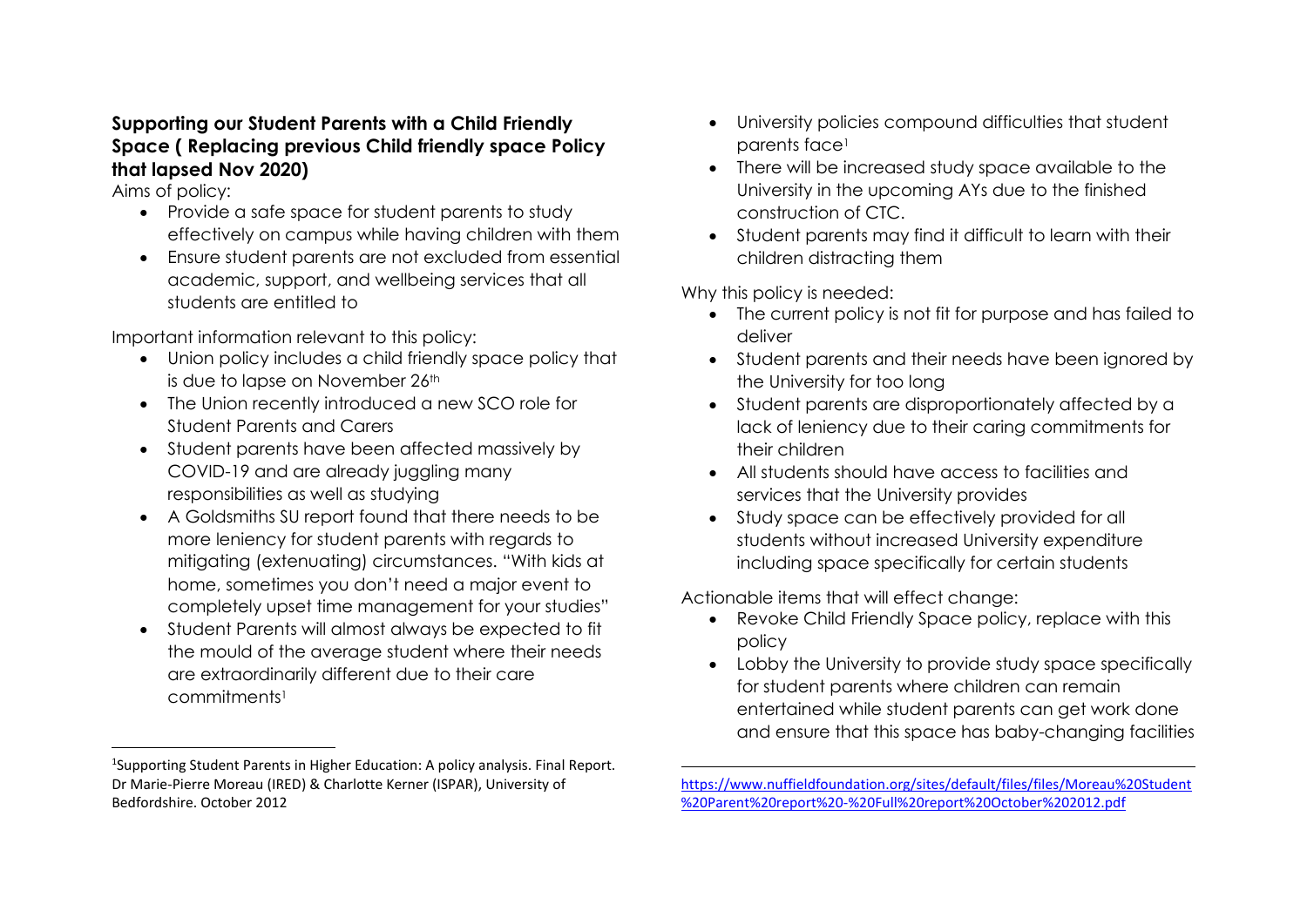and pamphlets with key links and guides for online library repository, FASER, Moodle, and LEAP, as well as contact details for IT helpdesk. This could include underutilised spaces such as computer labs on floor 1.

- Lobby the University to ensure that student parents are not unfairly affected by University policy around extenuating circumstances and call for the University to review extenuating circumstances with involvement in the process from student parents.
- Student Parents Representatives and/or Student Parent and Carer Officer to be involved in any conversations with the University regarding the creation of a childfriendly space and improvement around extenuating circumstances

#### **Lapses Nov 2023**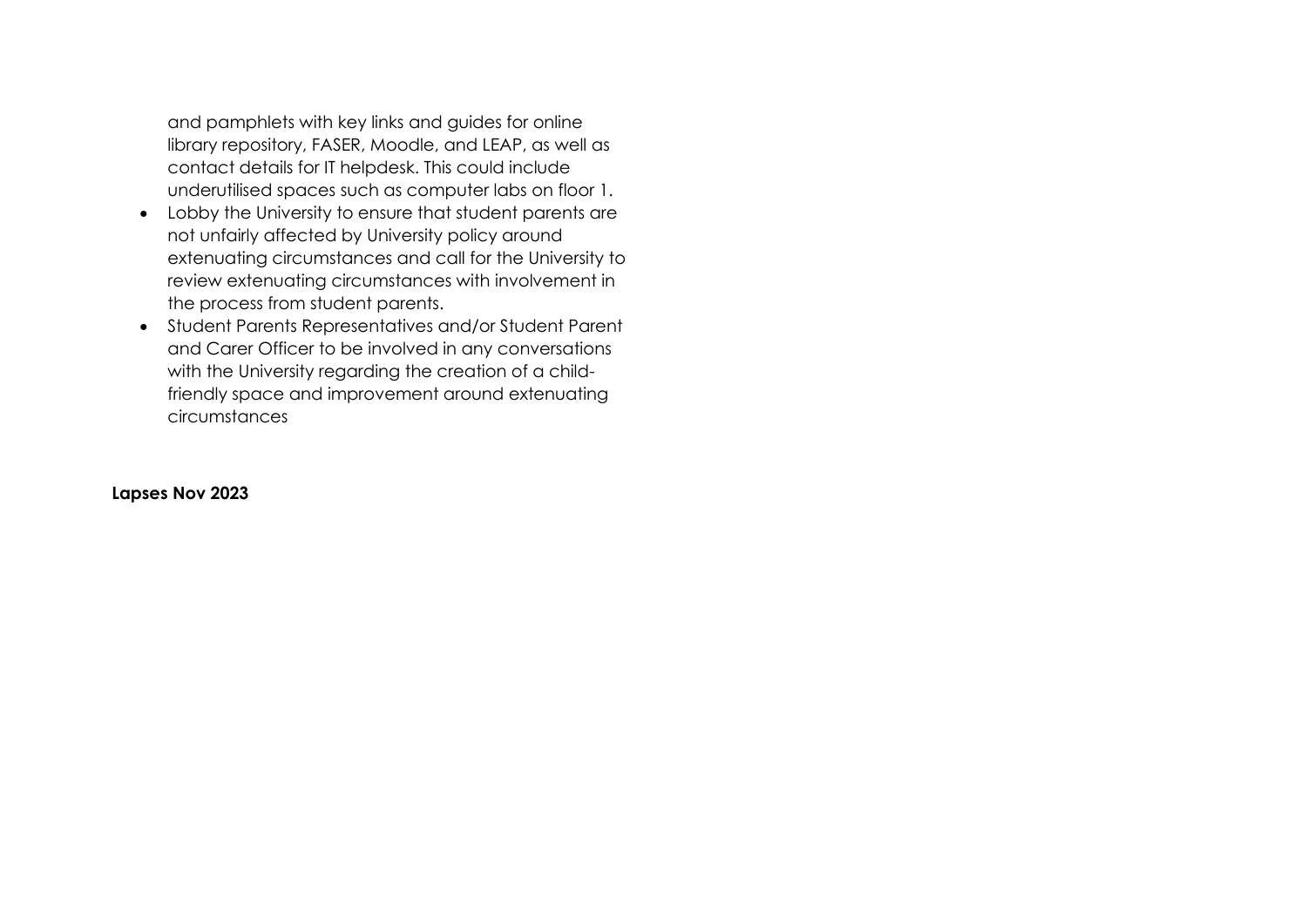# **"Boycott, Divestment and Sanctions Motion"**

**Submitted by:** Tamer Baransi, Gabriel Valenzuela **Amended by:** Yusur Al-Salman **Reaffirmed by:** SRF on Feb 26, 2015 **Further amended by: Masa Melhem** 

### **Union Notes:**

1) That the call to Boycott, Divestment and Sanctions (BDS) came in 2005 from over 170 Palestinian civil society organizations and is fully representative of Palestinian civil society in its call to the international community to hold Israel accountable.

2) That there is (an inter)national campaign to boycott Israeli goods in other academic institutions with motions passed to boycott Israeli products and/or terminate contracts with companies that profit from the violation of Palestinian human rights (such as the campaign against G4S in King's College London (KCL), SOAS, Kent and the University of Southampton).

3) That the National Union of Students' Executive Council voted to join the call of the BDS movement (August 2014).

4) That the NUS Black Students' Conference has endorsed BDS (August 2014)

5) That the NUS supported the BDS call during Apartheid South Africa and has passed a motion calling for freedom for Palestine and an end to the siege on Gaza.

6) That Israel in its complete disregard of the human rights of the Palestinians and in its illegal occupation of Gaza and the West Bank is in breach of over 30 UN resolutions as well as in complete violation of the Fourth Geneva Convention.

7) That Israel's continuing oppression of the Palestinians both inside Israel proper and the Occupied Territories has been compared by South African trade unionists and activists to the Apartheid Regime; nowhere is this more visible than in the construction of the illegal Apartheid Wall.

8) That Israel has denied the right of return for Palestinian refugees recognized under The United Nations UN General Assembly Resolution 194 which was passed on December 11, 1948. Now, there are more than five million Palestinian refugees registered with UNRWA, more than one million of them are stateless.

9) That Palestinians living within Israel proper and the Occupied Territories are treated as second-class citizens with no equal rights confirming that Israel is not a democratic state for all its people.

10) That BDS movement has had several victories in the past year and has helped in bringing the end of the occupation and colonisation of Palestinian lands closer. For example : Dutch pension fund PGGM divesting from Israeli banks, the divestment of both

the Bill Gates Foundation and of the US Methodist Church from G4S, which has led to G4S' yet-to-be-implemented decision to pull out of Israel.

### **Union Believes:**

1) That under the UN definition of Apartheid, Israel is an Apartheid state. The UN definition of Apartheid from 1973 is as follows:

Denial to a member or members of a racial group or groups of the right to life and liberty of person

(i) By murder of members of a racial group or groups;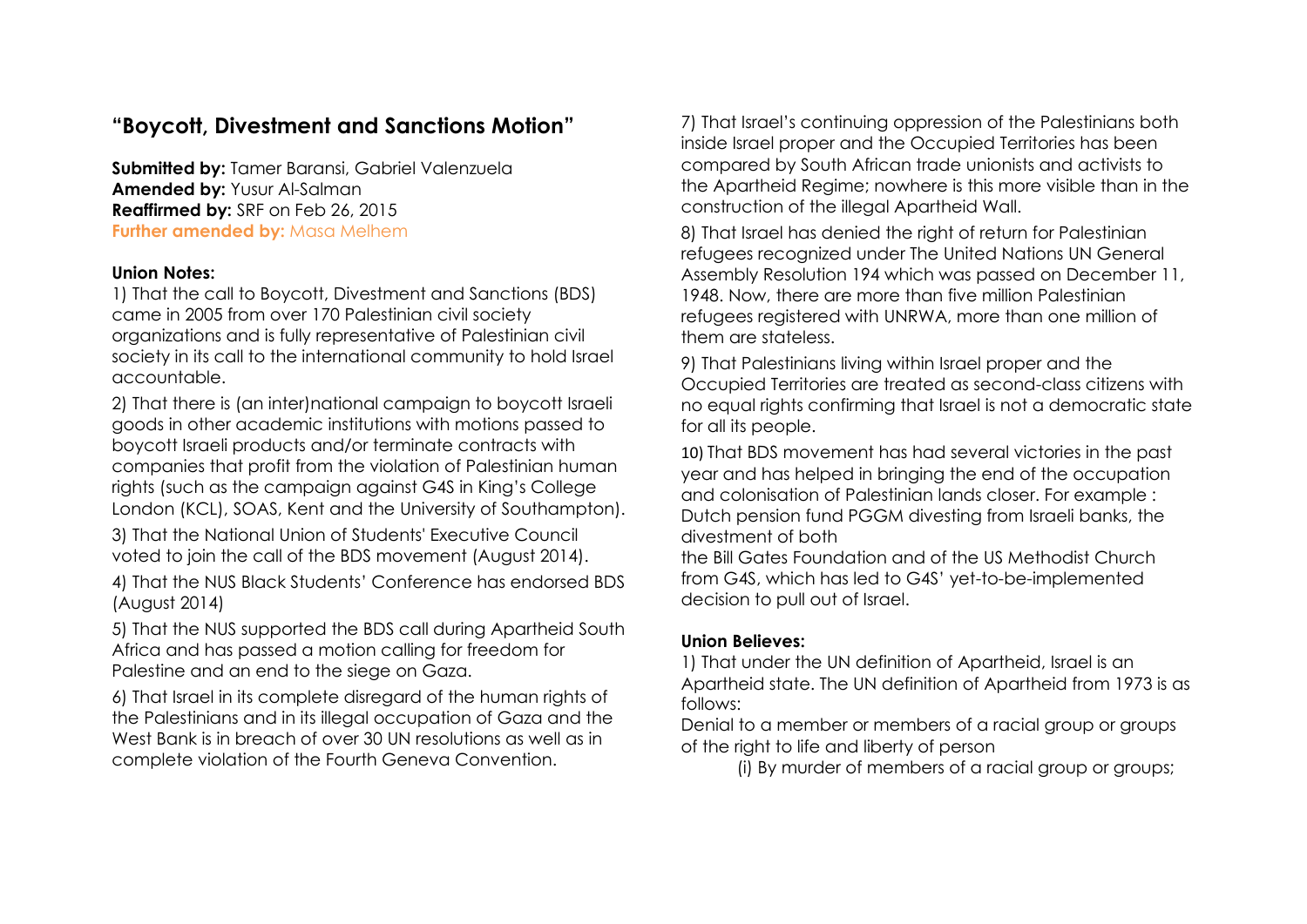(ii) By the infliction upon the members of a racial group or groups of serious bodily or mental harm, by the infringement of their freedom or dignity, or by subjecting them to torture or to cruel, inhuman or degrading treatment or punishment;

(iii) By arbitrary arrest and illegal imprisonment of the members of a racial group or groups;

(iv) (b) Deliberate imposition on a racial group or groups of living conditions calculated to cause its or their physical destruction in whole or in part;

(v) II(c): Any legislative measures and other measures calculated to prevent a racial group or groups from participation in the political, social, economic and cultural life of the country and the deliberate creation of conditions preventing the full development of such a group or groups, in particular by denying to members of a racial group or groups basic human rights and freedoms, including the right to work, the right to form recognized trade unions, the right to education, the right to leave and to return to their country, the right to a nationality, the right to freedom of movement and residence, the right to freedom of opinion and expression, and the right to freedom of peaceful assembly and association

2) That boycotting campaigns against South Africa was an important part of the resistance bringing down Apartheid and that the same means can help bring down Apartheid again. 3) That in light of the Apartheid policies inflicted on all Palestinians by the State of Israel, it is not adequate to separate between settlement products and Israeli products. Instead, it is necessary to highlight the State's role and its full

complicity in the occupation and Apartheid by applying pressure through the Boycott.

### **Union Further Believes:**

1) That on these grounds Essex University Student Union should continue to Boycott Israeli products and settlement products on campus.

2) That we should help build and join the movement to boycott Israeli goods and urge the university to do the same. 3) That the BDS movement opposes anti-Semitism, Islamophobia and any form of racism as strongly as it opposes the oppression of the Palestinian people.

### **Union Resolves:**

1) To boycott Israeli and settlement goods from being sold on Student Union premises.

2) To terminate contracts with companies that profit from the violation of Palestinian human rights (such as but not limited to companies that provide technical and logistical support for the occupation).

3) To pressure the University of Essex to boycott Israeli and settlement goods from being sold on the University of Essex premises and to terminate contracts with companies that profit from the violation of Palestinian human rights.

4) To ensure that information is distributed around the university so that students are made aware of the reasons for the boycott.

5) To work with the University of Essex Palestinian Solidarity Society (PalSoc) to determine how the University is cooperating with companies and institutions that provide support for the maintenance of the Israeli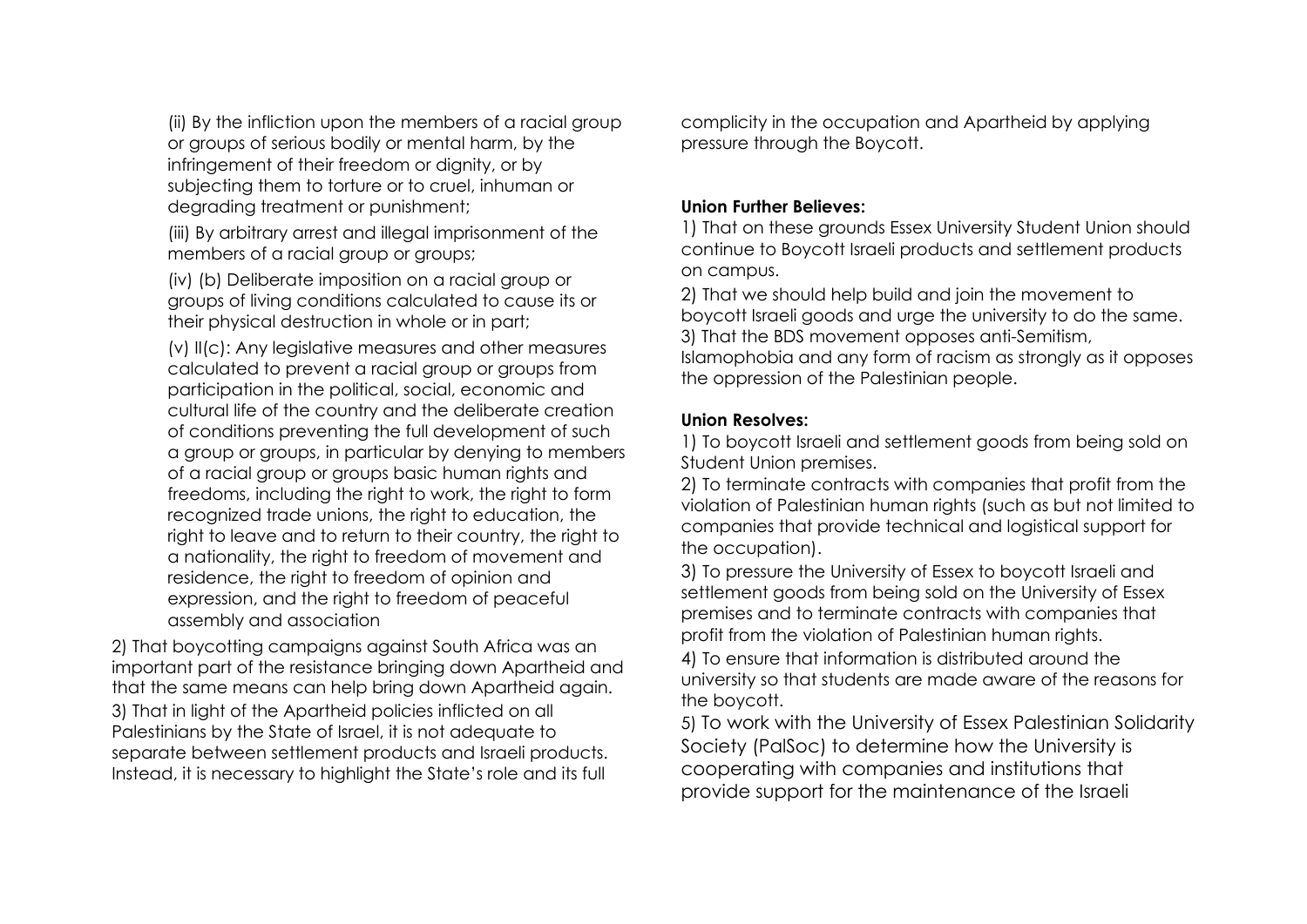apartheid regime, and implement strategies to help spread awareness on campus.

Policy renewed ; 23rd March 2021 Policy Lapses: March 2024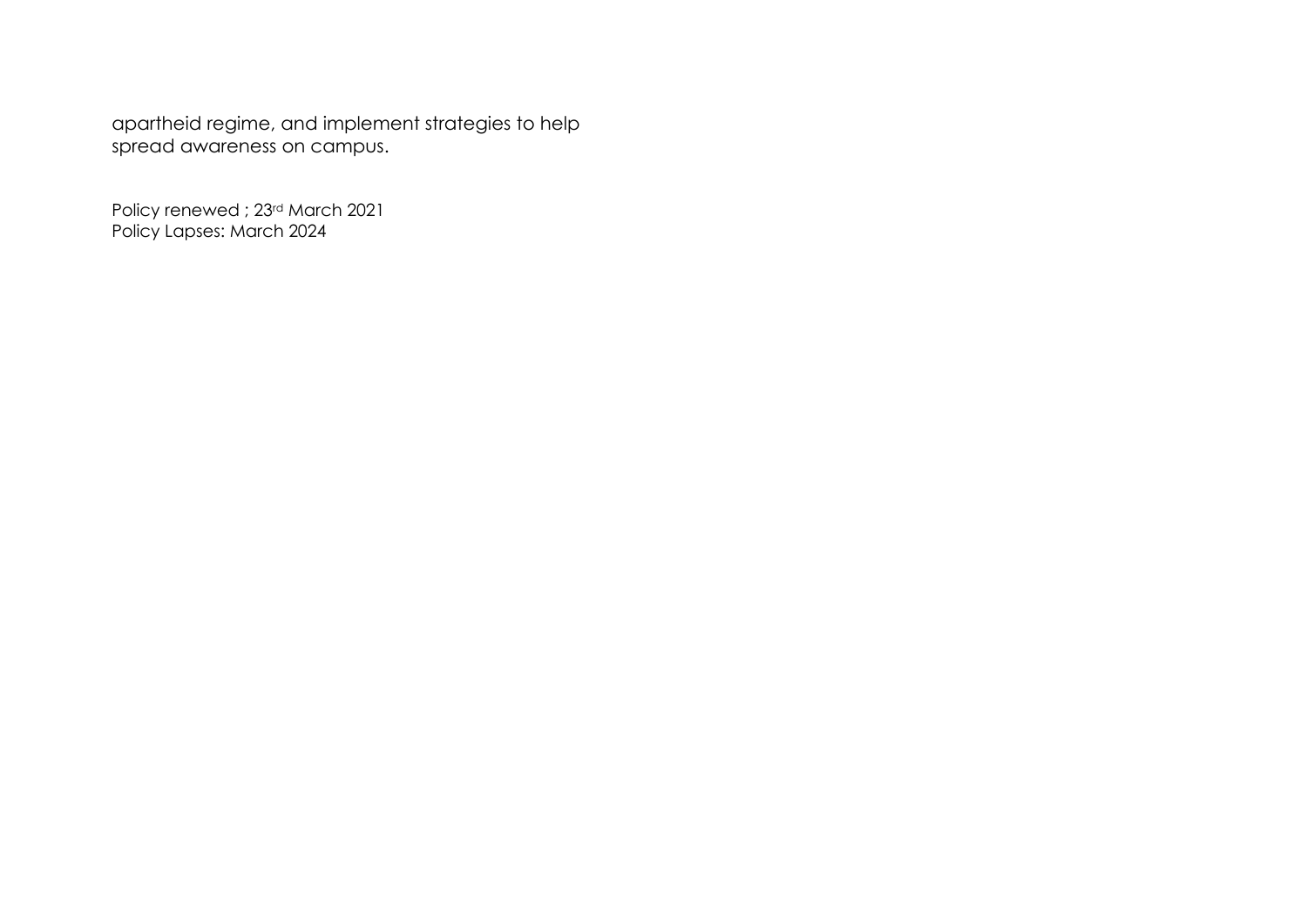## **PLASTICS POLICY JUNE 2018**

#### **PROPOSER: TANCREDE CHARTIER Amended: Daniel Seorici**

## **INTRODUCTION**

The SU promotes the recycling and reuse of plastics. We endeavour to create operating models that prevent plastics from ending up in water bodies and elsewhere in the environment and promise to always look for alternatives that are efficient and cost effective. PLASTICS POLICY

1.Reducing usage

- SU stores only provide plastic bags on request and charges 5p per bag.
- The SU also provides alternatives for plastic bags in its Everything Essex store: such as cotton tote bags•Paper bags are used in the Kitchen
- Small micro plastic particles pass through wastewater treatment plants into water bodies risking ending up in food chains and household drinking water. The SU removed the products containing such particles from our shop shelves
- Plastic straws are being removed from the SU bar, Sub Zero and SU Lounge, and the Kitchen and Starbucks are looking at how to reduce their straw usage and alternatives are being investigated
- The SU is not always able to control the packaging products come in from suppliers but the SU are

challenging suppliers to come up with alternatives that are cost effective

- The Kitchen already provides wooden stirrers rather than plastic and provides discounts to those bringing own mug
- The SU Lounge will introduce bring your own cups or containers for take away food/drink
- The SU Lounge sells travel mugs and offer 5p off hot drinks when this or their own cup is used.
- Southend -Plastics cups are currently supplied at the water dispenser. These will not be reordered when stock runs out and will encourage students and staff to bring their own water bottles.
- The SU will only use recyclable or biodegradable balloons and ensure that they are disposed of in an appropriate manner
- To eliminate the use of single use plastic cups, Sub Zero and SU Bar will switch to serving beverages in durable, re-usable cups. The SU encourages its customers to dispose of the re-usable cups by placing them in designated containers installed around the venues, from which they can be collected and washed.

## **2. Collection and recycling; recovery of plastic waste**

• The SU encourages its customers to reduce and recycle plastic waste and provide customers with suitable facilities in all our venues, in addition to the recycling bins that the university has provided on all the squares. In Southend there are two recycling bins in the SU Lounge and one recycling bin in the SU office.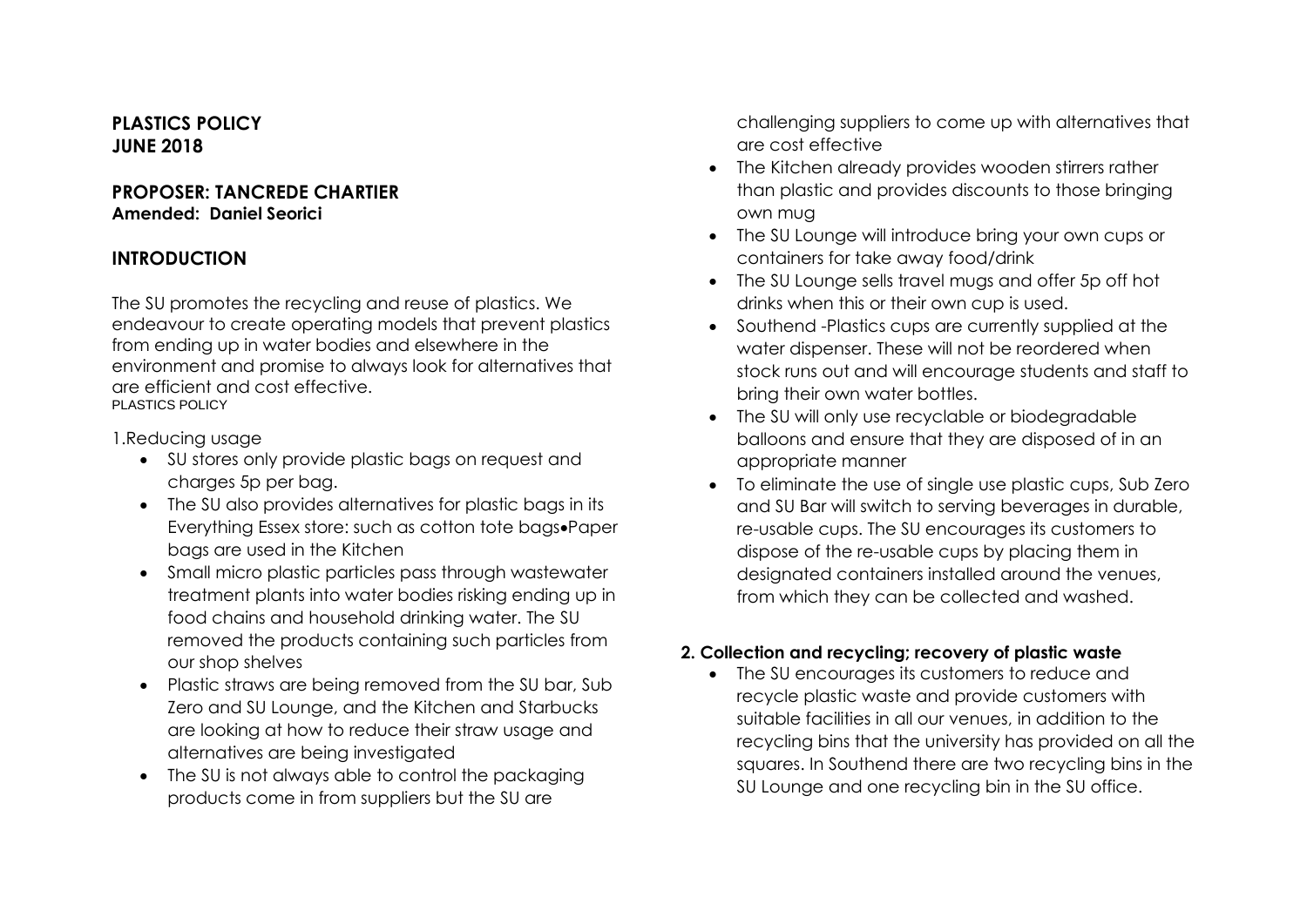- The SU provides reusable water bottles and hot drink cups to buy.
- The Kitchen and SU Longue provides discounts to customers using the above items to encourage usage as much as possible.
- The university has installed water fountains throughout the campus. The SU will work with the university towards installing more water fountains around the campus. The SU will also work towards highlighting the presence of these water fountains by installing signs pinpointing their location.
- The plastic waste from stores and venues is directed to reuse.
- SU staff are trained and know the correct way to recycle all products.

We have established staff policies, protocol and training (i.e. always ask customers, "Is this for here or to-go? Did you bring your own mug or container? Do you know about the discounts?

Policy Lapses May 2024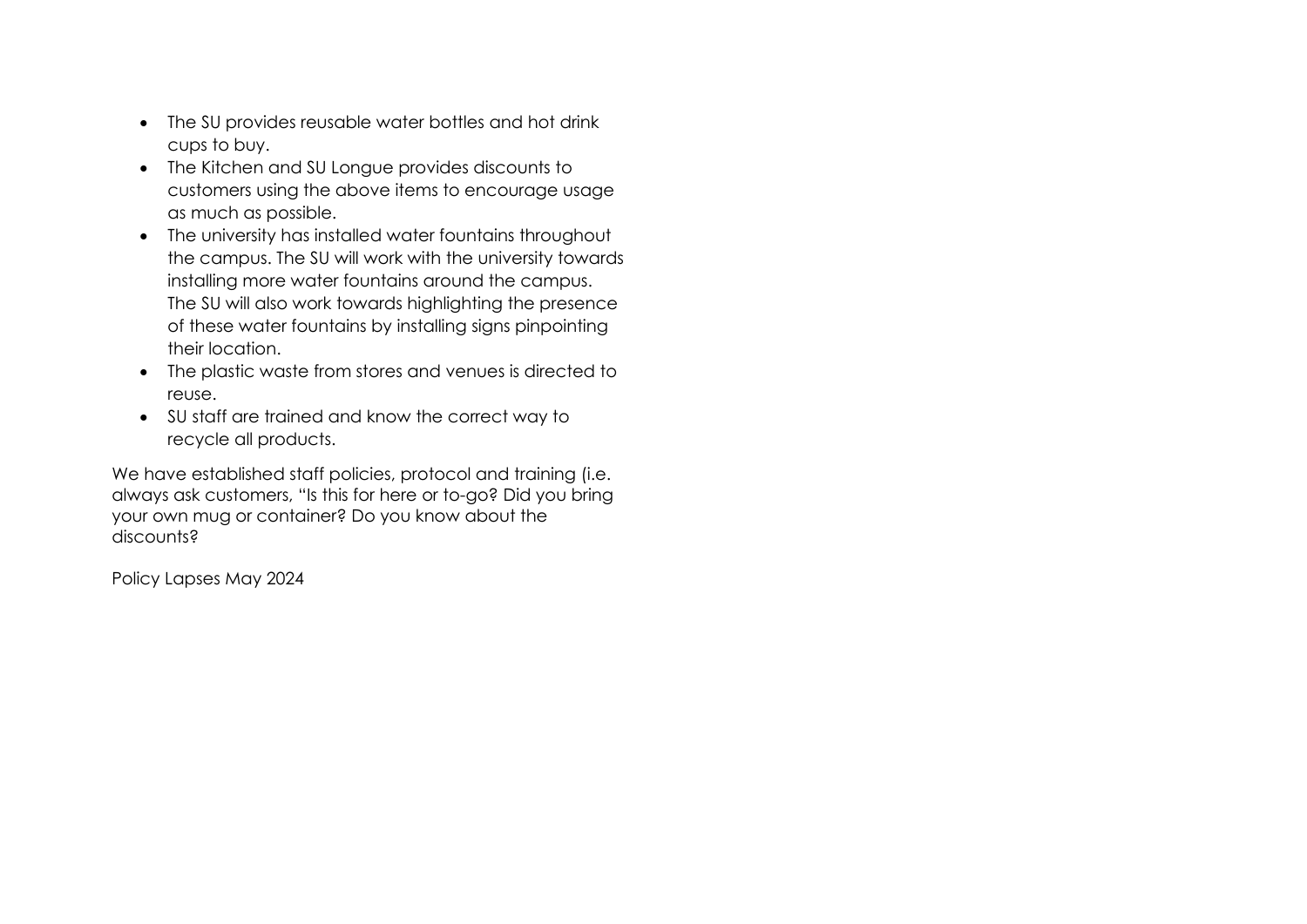## **Policy Proposal by the SU Asian Student Network "Definition of Islamophobia" Policy**

## **February 2020**

## Aim

The goal of this policy proposal is to:

Help the Students' Union identify what Islamophobia is and improve the experience of the Muslim communities on campus by pressuring the University to adopt the same policy, and other recommendations

Help students know what they can identify as Islamophobic

Give students confidence in their Students' Union when it comes to taking Islamophobia seriously on campus and the University at large

We are aware of the issue of legitimate criticism of religion and actual cases of Islamophobia, this policy proposal aims to:

Clarify the difference for all parties.

Implement a greater role of the Students' Union in tackling Islamophobia on campus by way of awareness

## Proposal

1. This Student Parliament moves to help the Islamic Society in promoting their events during Islamophobia Awareness Month, which takes place every November. The Students' Union will do this by recognising, endorsing, distributing material, raising awareness for, and educating about Islamophobia Awareness Month. The Students' Union itself will not hold events or be responsible for events during this month but will just support and facilitate the Islamic Society's efforts and help in promoting and raising awareness. The Students' Union will hold a vigil during this month as an official Students' Union event, to mark the deaths of all those Muslims who have died because of Islamophobia (such as in the Christchurch terrorist attack, and the Finsbury Mosque attack).

2. This Student Parliament moves to develop and implement effective training to educate Students' Union staff in relation to this policy and train them accordingly, as well as working to ensure the security team is made aware of this policy and moves to pressure the University to adopt this policy in full and assist them in developing and implementing effective training in order to educate staff and security personnel in relation to this policy. Also, to make society executives aware of this policy, and ensure their activities do not conflict with this policy.

3. This Student Parliament moves to Initiate a root and branch review of the effectiveness of existing reporting mechanisms and processes in order to identify failings that will allow the development and implementation of a robust and accessible reporting framework.

4. This Student Parliament moves to pressure/support the University in recognising and accommodating religious festivals and religious observance on campus (such as fasting during Ramadan, Eid-ul-Fitr, and Eid-ul-Adha) especially in relation to coordinating exams around Ramadan and Eid-ul-Fitr where possible.

5. This Student Parliament moves to pressure the University in tackling all forms of discrimination in the workplace through targeted interventions at all stages of recruitment, retention,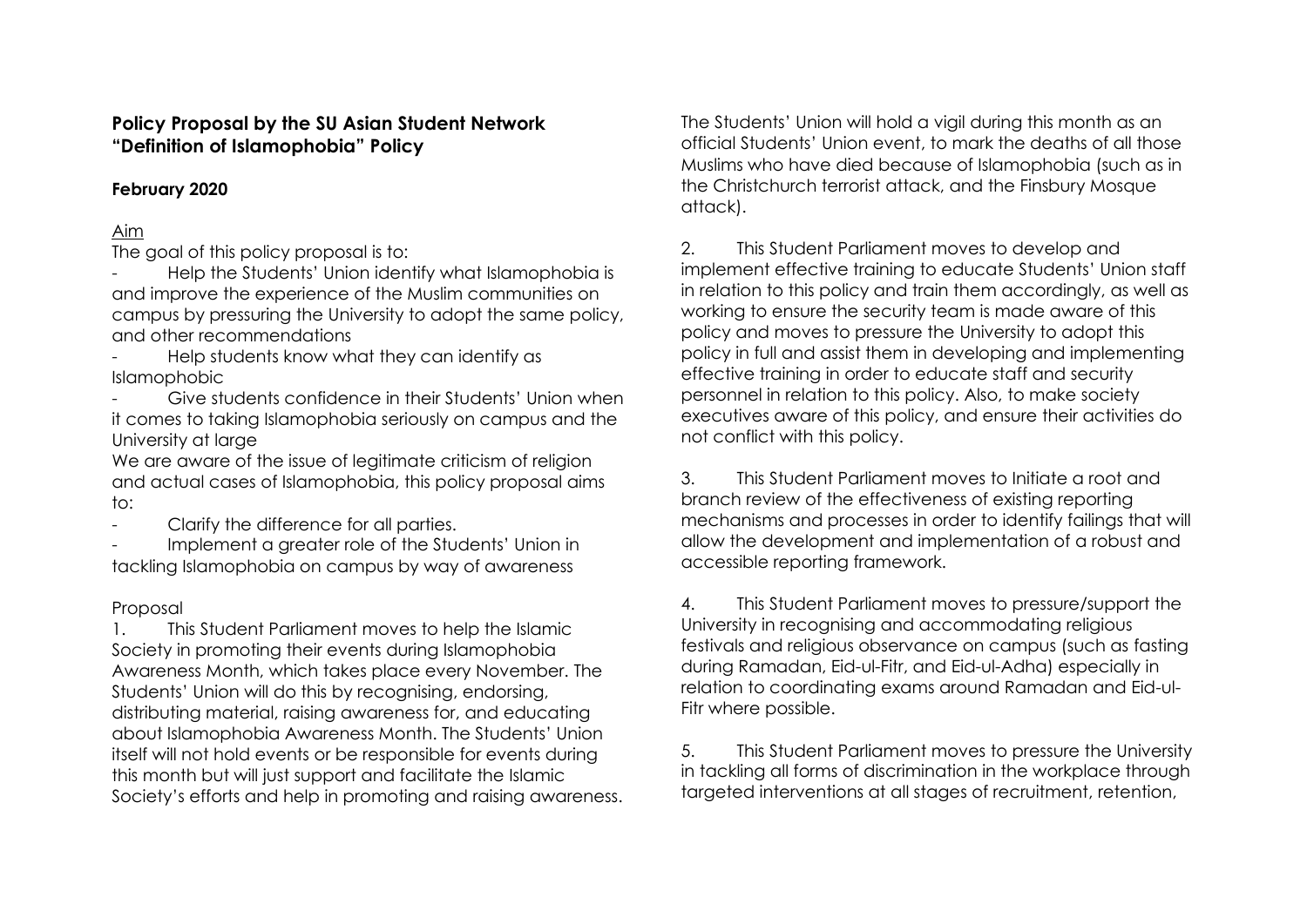and promotion. This will ensure that university staff are reflective of the experiences of their students and are able to approach situations with nuanced understandings and sensitivities, but also allows students of minority identities to have role models that are meaningful to their experiences.

6. This Student Parliament moves to work with the existing reporting system to make it more inclusive, making them aware of the definition that has been adopted, and working with them to ensure interpretion of potential cases of Islamophobia are in accordance with the definition of Islamophobia and accompanying guidelines outlined below, whilst being cognisant that these guidelines are nonexhaustive and that cases should be assessed in line with the spirit and context in which these guidelines have been developed. Such considerations should be applied to all potential cases, including micro-aggressions, wherein a single instance may not present an obvious case of Islamophobia, but through a holistic understanding of context it would be reasonable to conclude that the cumulative consequences of such occurrences serve to nullify or impair the ability of the recipient to access opportunities to engage with sociopolitical and economic structures on an equal footing with other members of society.

7. The Student Parliament moves to officially adopt the following working definition of Islamophobia and the guidelines and examples provided, recognising they are nonexhaustive:

#### **Policy Lapses: Feb 2023**

#### **Definition:**

**"**Islamophobia is rooted in racism and is a type of racism that targets expressions of Muslimness or perceived Muslimness." Guidelines:

Islamophobia (in line with anti-Semitism, racism, homophobia, sexism and other forms of hatred and discrimination) is a tool used to gain and maintain power.

It is inextricably linked with socio-economic factors, and frequently reflects the underlying inequalities within society.

- Is a prejudice, aversion, hostility, or hatred towards Muslims and encompasses any distinction, exclusion, restriction, or preference against Muslims (or those perceived to be Muslims) that has the purpose or effect of nullifying or impairing the recognition, enjoyment or exercise, on an equal footing, of human rights and fundamental freedoms in the political, economic, social, cultural or any other field of public life.

- Islamophobia is demonstrated in, and articulated through, speech, writing, behaviours, structures, policies, legislation or activities that work to control, regulate or exclude Muslim participation within social, civic, economic and political life, or which embody hatred, vilification, stereotyping, abuse or violence directed at Muslims.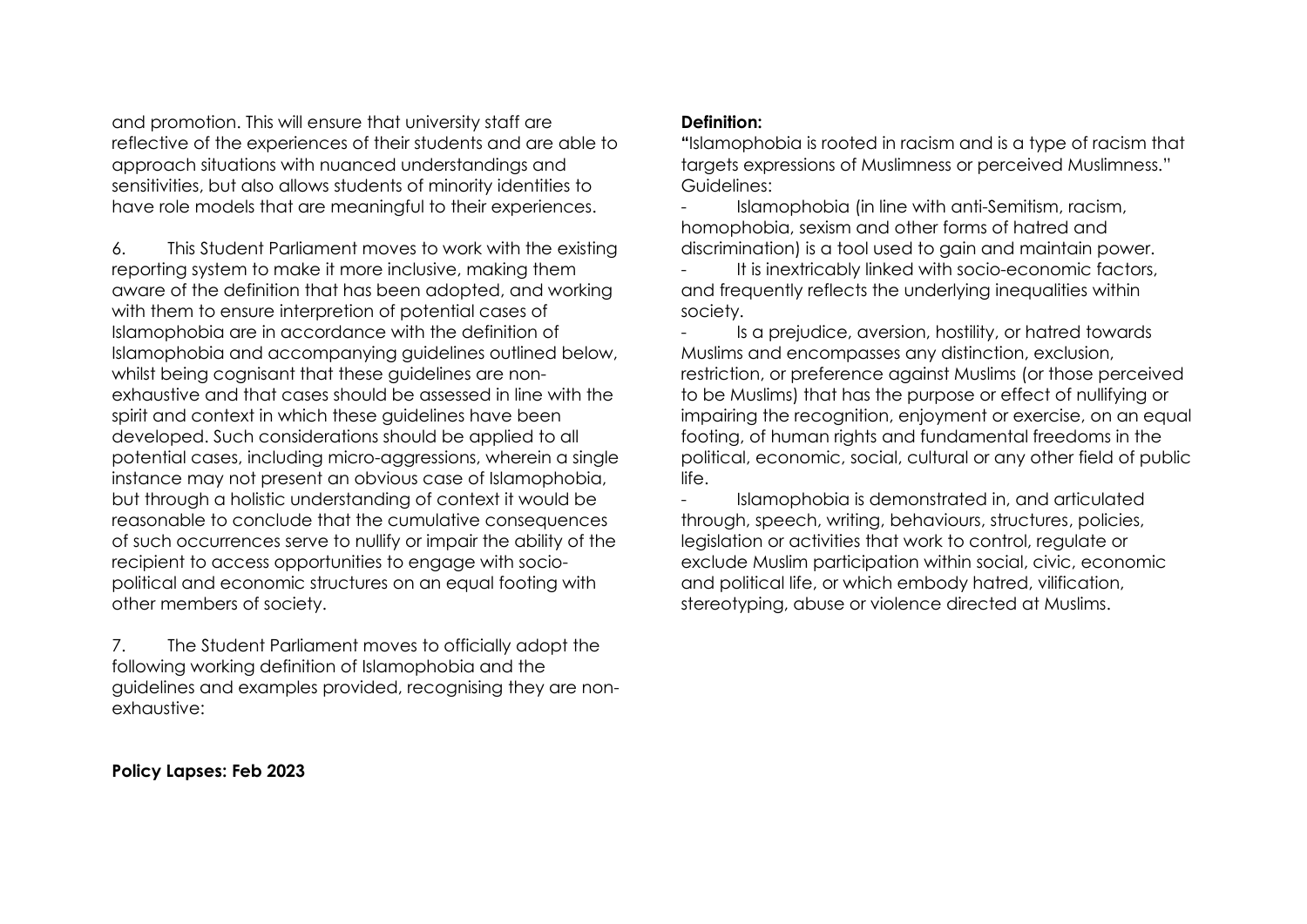# **E-Mail Response Time Policy**

**Proposed by: Julia Heimann, PGR SCO 2020** 

### **Aims of the policy:**

- Provide a basic framework of expectations for e-mail response time for full- time elected officers (henceforth: FTO)
- Create a measurement for holding FTO accountable
- Improve FTO awareness of their duties
- Create transparency across the SU
- Bringing students closer to our organisation
- Increase the SU's reputation by decreasing response times

## **Relevant information**

### **Why this is needed:**

- It is the duty of the members of parliament to hold FTO into account over their (in)activity.
- However, it is difficult to hold into account a course of action without a certain standard to which these actions, or inactions, can be measured against

### **Actions to take:**

• The number of active working days (this excludes days of annual leave) a student may wait for an e-mail reply from an FTO is not to exceed full five working days. This means that if a student has submitted a request during, or after working hours on Monday, a reply is due on the Tuesday of the following week, so long as the FTO has not undertaken annual leave within this time. If annual leave was undertaken, the due date is

extended by the number of days claimed as part of annual leave.

- If the request by the student cannot be answered, or fulfilled, to satisfaction at the current point in time, the responsible FTO must state this and provide a reasonable time frame in which the student can expect a reply from them.
- If the member has failed to reply to a request within five active working days, the affected student may raise this issue with the parliament where the officer must justify the reasons for failing to respond in time.
- An FTO should be reasonably expected to respond to any email that asks a direct question, or poses a problem that it is clear to the FTO needs to be fixed
- Where possible, before coming to Parliament, the member should, where practicable and possible, follow up with the FTO first at least once to rectify the situation.

**Policy lapses Nov 2023**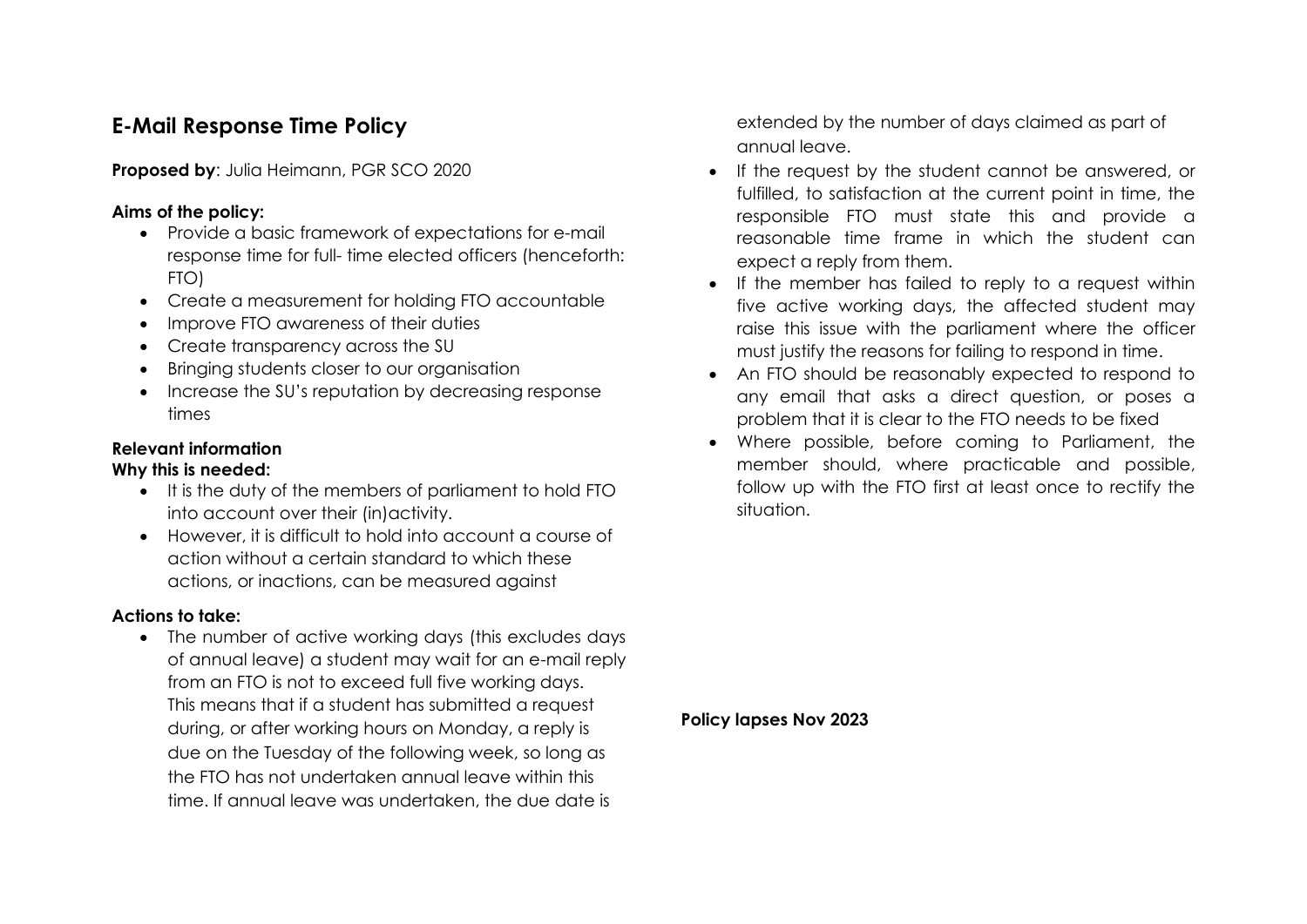#### **Policy: Reduce Terminology, Drop Barriers, Improve Accessibility Proposed by: Mark Kiley**

### **Nov 2020**

Aims of policy:

- To improve accessibility of Union policy
- Increase understanding of policy by students
- Provide students with support so they can make effective change
- Reduce use of terminology that makes the Union inaccessible for some students
- Make officer published reports accessible to all

Important information relevant to this policy (Notes):

- (Almost all) students are members of the Union
- Union policy contains a mix of different formats depending on the writer
- Union policy can be difficult to execute depending on how it has been written
- Union policy can be inaccessible, especially depending on how it has been written
- Many students do not know what Union policies are, what the specific policies are, and what they do
- Many members do not know how to change Union policies or write policy
- Use of exclusive or bombastic language can stop members from taking part in the Union
- Not everyone can see pictures, some students use screen readers for example

Why this policy is needed (believes):

- Reading policy can be difficult, or impossible, due to the different formatting of different policy
- Executing policy can be near impossible to due to different interpretations that result in different policy outcomes
- Union policy should be accessible, to those executing policy, to those considering writing policy, and to all students examining what their Union is doing
- Members should know what Union policies are and what they do
- Members should know how to change Union policies
- Members should know how to write policy
- Policy should be accessible so that members can be effective decision makers
- The Union should do all possible to reduce barriers to access
- The Union should always be accessible to its members

Actionable items that will effect change (resolves):

- Ensure all policy is written using the template (appendix)
- Ensure that policies that are renewed, are rewritten with the template prior to being approved
- Ensure that template is readily accessible for all students via the Students' Union website
- Union to examine use of terminology that may exclude students and remove difficult terminology where possible
- Ensure that experienced policy writers are available to support students in writing policy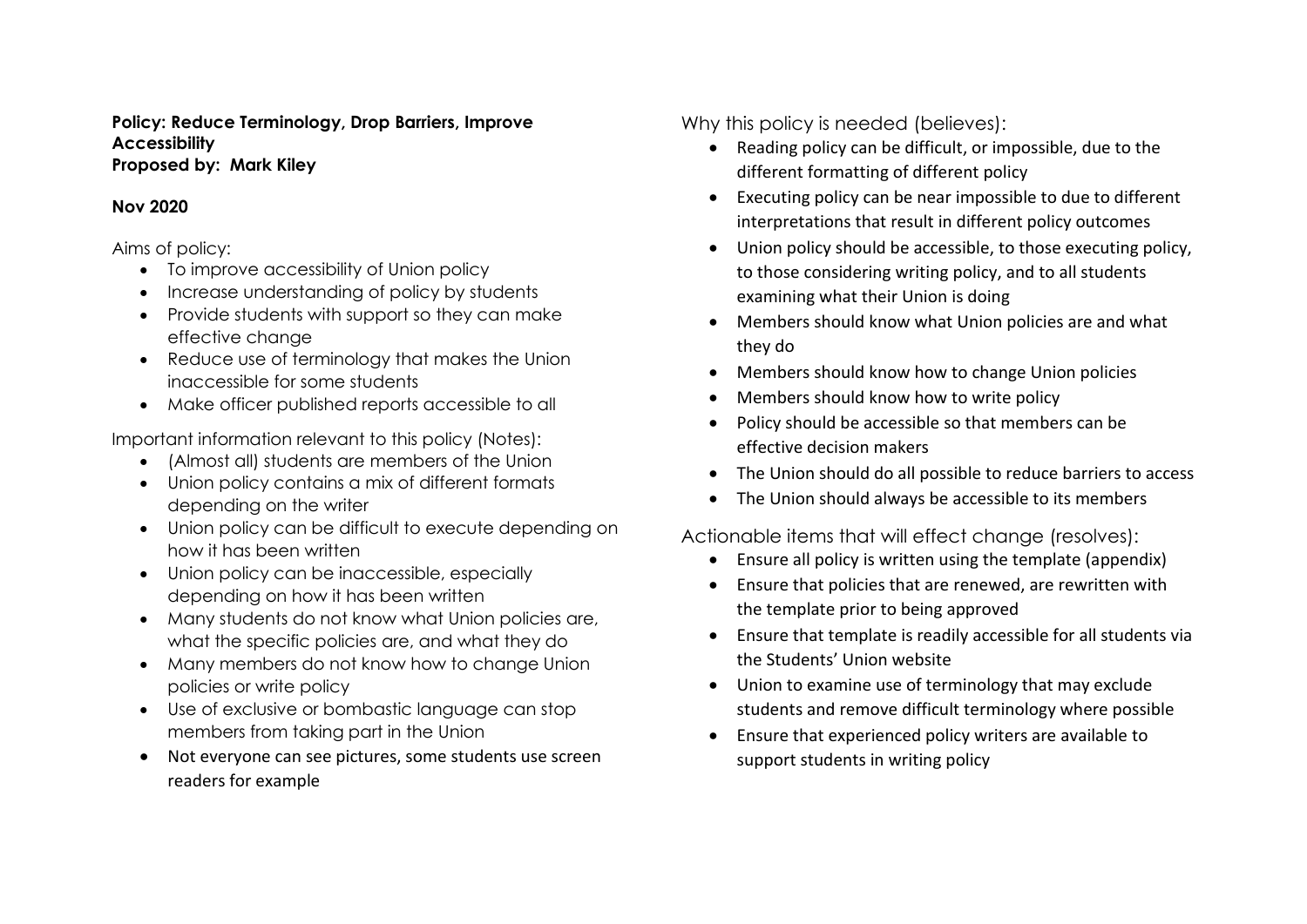- Student Ideas submission to be changed to new template (appendix)
- Parliament Reps and Officer training to include jargon busting for some jargon and accessibility training that ensures reports published by officers are readable by all
- Policy training once a term open for all students
- Make plain text descriptions for all imagery across the SU

## **Policy Lapses Nov 2023**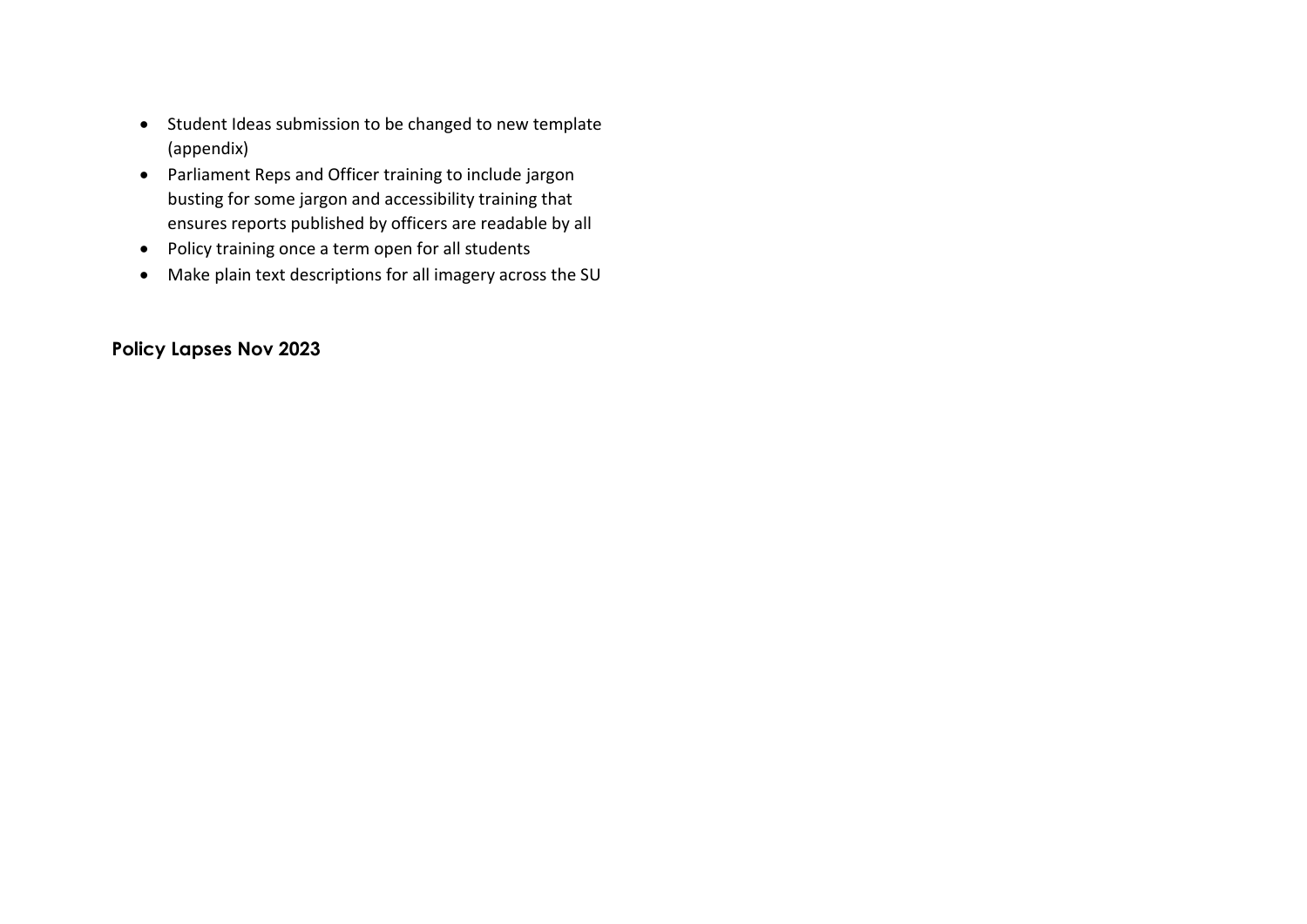## **Equitable Exams Policy**

**Proposed by: Charlie Cooke (Students with Disabilities)** Officer, Phoenix Chilvers (LGBQ+ SCO), Daniel Seorici (Services SCO), Towaha (PGT SCO)

## **Approved: Feb 2021**

## **Aims of policy:**

- To make online exams more equitable.
- Ensure that no student is actively disadvantaged.
- Give all students their best shot at the first attempt.
- That the uncapped, unpaid reassessment should still be a last resort, and not just there to be used by all when it could have been prevented.

## **Important information relevant to this policy (notes):**

- Some departments have announced set time exams (e.g., 2-hour exams) including: Economics, Life Sciences, CSEE and Language and Linguistics
- For example, in Life Sciences BSc Biological Sciences they have written final year exams so that a 24-hour exam can assess their learning outcomes – but all second year exams are 2 hour exams, the disparity within departments is not acceptable.
- Last year students who had set time exams (below 24 hours in time), frequently experiences issues with feeling able to produce quality work in the time set, with the circumstances we currently face.
- That the SU has already petitioned the University and has achieved:
	- i) Online exams by default,
- ii) Open book exams by default going forward,
- iii) A 3-pronged no detriment policy uncapped and unpaid reassessment of failed modules, uncapped and unpaid reassessment of modules passed where ECs are submitted and monitoring module cohorts grades against previous years,
- iv) Flexibility in submission of ECs and late submission requests, to meet a diverse range of students needs

## **Why this policy is needed (in your opinion) (believes):**

- To protect all students: (including but not limited to):
- i) International students who may be in a different time zone.
- ii) Student Parent and Carers who can not dictate when their caring needs will be needed, especially in the current situation where accessing childcare or other care is not easy.
- iii) Students with an unstable Wi-Fi connection.
- iv) Students who share a device with other members of their household.
- The University has a duty to consider all students and support them in their learning and "provide a transformational education".

## **Actionable items that will effect change (resolves):**

• Petition the University that all online exams for academic year 20/21 and beyond, which are not MCQ or with PSRB requirements to be 24 hours in length.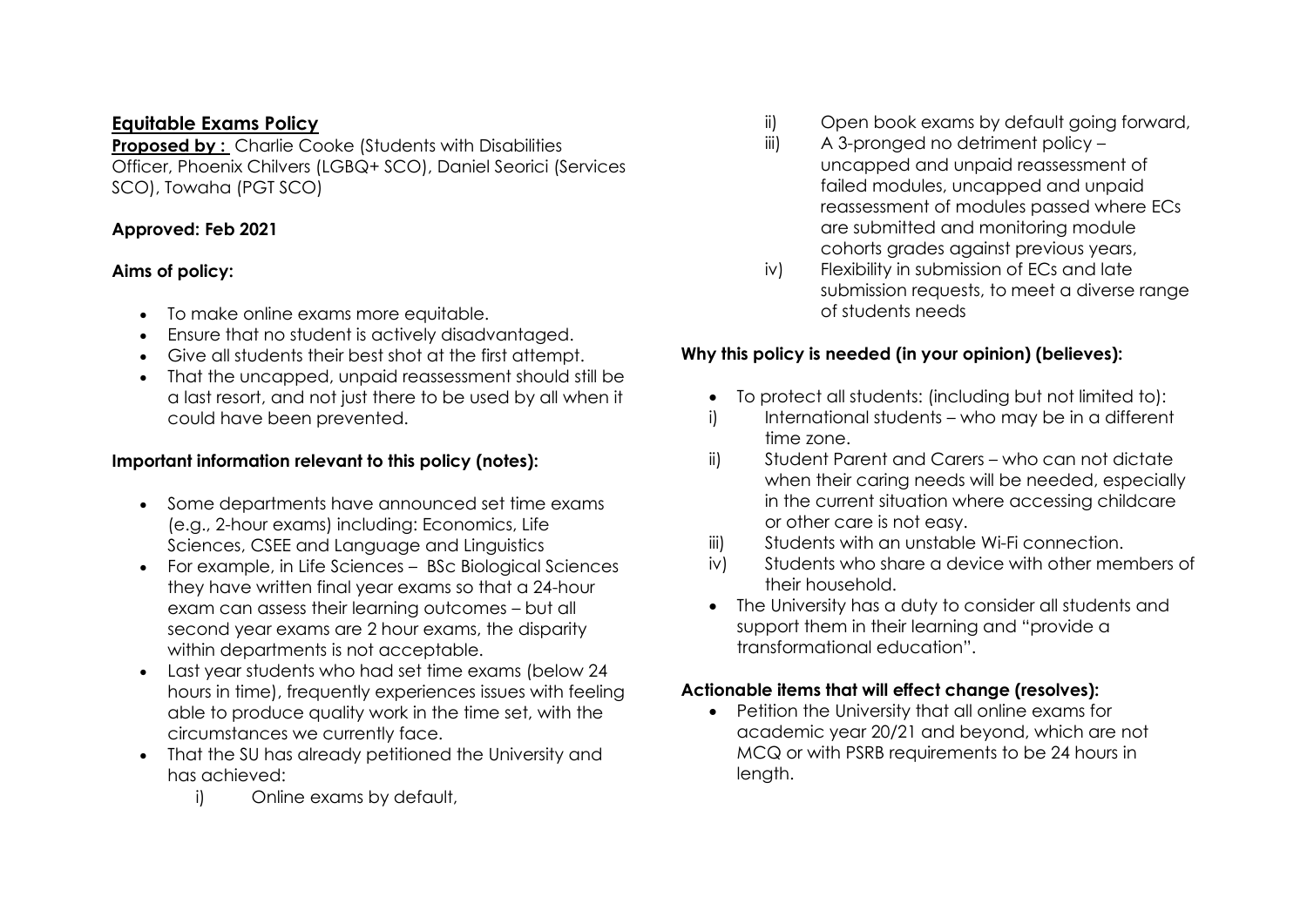• That the SU liaises with the university including, all departments which hold MCQ exams or with PSRB requirements to be flexible in their exams (e.g., 2 hours out of 24 not a set 2 hours) – to not disadvantage students.

## **Policy Lapses Feb 2024**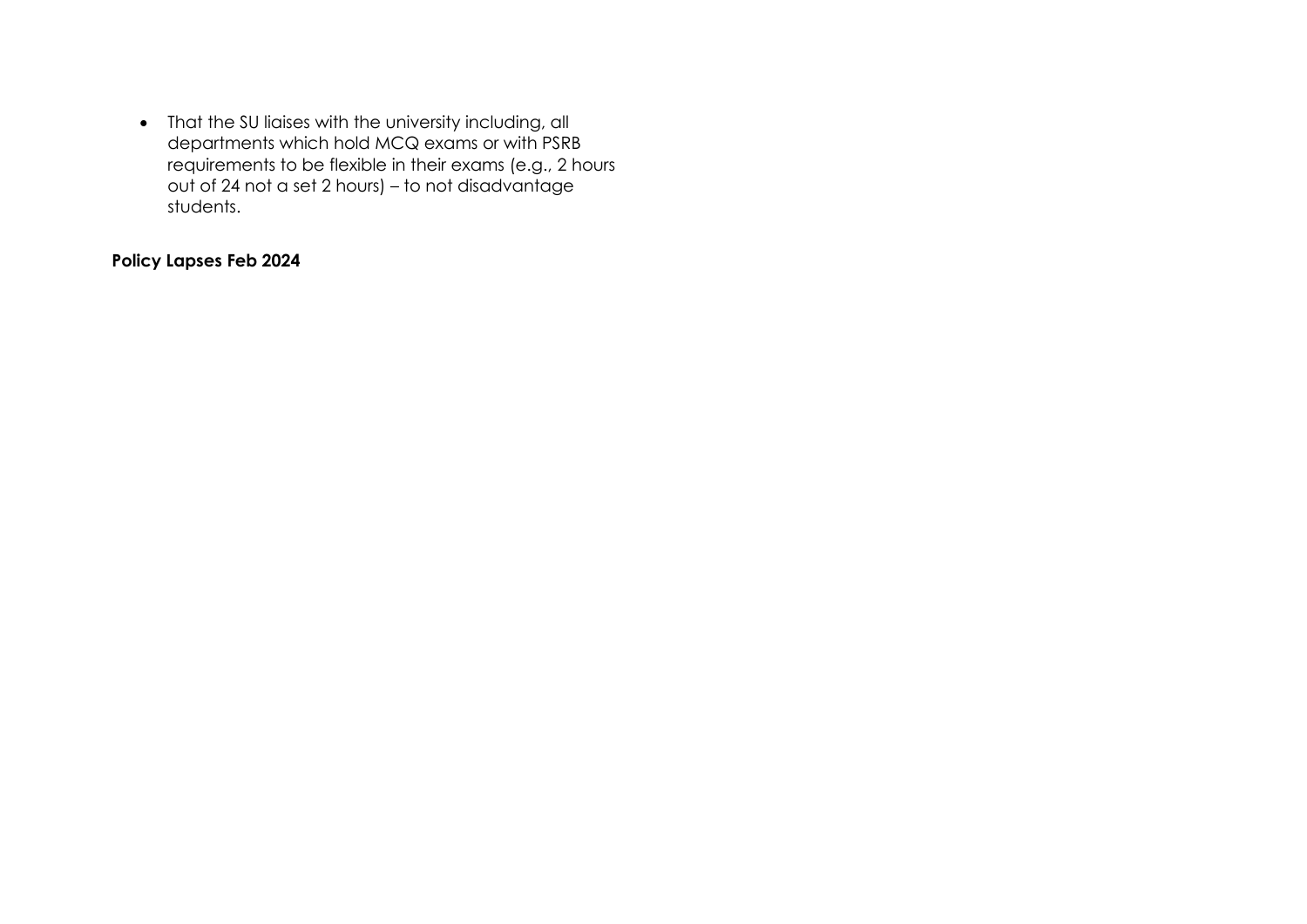## **Students' Union Marketisation of Education policy**

## **Proposer : Mark Kiley & Molly Purcell**

### Aims of policy:

• Explain and define the SU's stance on the marketisation of education

• To support and represent students' needs in terms of tuition fees and further support

• Ensure the University and the Government are held to account with tuition fee and student

experience concerns

• To hold sabbatical officers to account on this ongoing work

Important information relevant to this policy (notes):

### • **Historical context:**

 $a.$  The latter half of the 20<sup>th</sup> saw HE (Higher Education) in the UK 'transform from an elite system into a mass participation system'; participation rate rose from 6% to 43% between 1962 and 2002. In the 90s, the idea that beneficiaries of HE should pay for some of the costs gained support across politicians, where the Student Loan Company was introduced in 1989.

b. Tuition fees were first paid by students in September 1998 of £1,125 annually, where students' parents who earned over £32,000 paid; those with lower family incomes were liable for reductions or were exempt; this created divide within the Labour Party who were in power at the time.

c. The HE Bill, presented in Dec 2003, set out the govt's plans for introducing top up fees. This passed into law as the Higher Education Act in 2004. In September 2006 it was agreed that universities could charge up to £3000 a year in fees whilst giving an undertaking not to review the £3000 cap until 2009.

d. In 2010, the newly elected Conservative/Lib Dem coalition govt followed recommendations of the Browne Review from 2009, and tripled the tuition fee cap to £9000 a year, despite Nick Clegg, Vince Cable and Sir Menzies Campbell signing the NUS 'Vote For Students' pledge against increases in fees. (Source: politics.co.uk)

e. In 2016, the cap rose to £9,250 for the 17/18 academic year under Theresa May.

• This has hence created HE as a competitive marketplace and views students as consumers.

• Universities are responsible for setting their own tuition fees; however, the cap is mandated by Government requirement of £9,250 for UK students and variable for international students (source: UCAS).

• In a [written statement](https://www.parliament.uk/business/publications/written-questions-answers-statements/written-statement/Commons/2020-06-23/HCWS310/) on 23 June 2020, Universities Minister Michelle Donelan announced that from August 2021 EU, other EEA and Swiss nationals will no longer be eligible for home fee status undergraduate, postgraduate, and advanced learner financial support from Student Finance England for courses starting in academic year 2021/22 (source: UCAS) – a direct result of Brexit.

• In December 2020, Essex students called for a Students' Union referendum on tuition fees based on the effect COVID has had on learning and experience. The question was asked: *"We believe this term the university experience has failed to meet our expectations and tuition fees should be reduced to reflect this".* 4,247 of SU members cast their votes, with 98% voting to agree with the statement.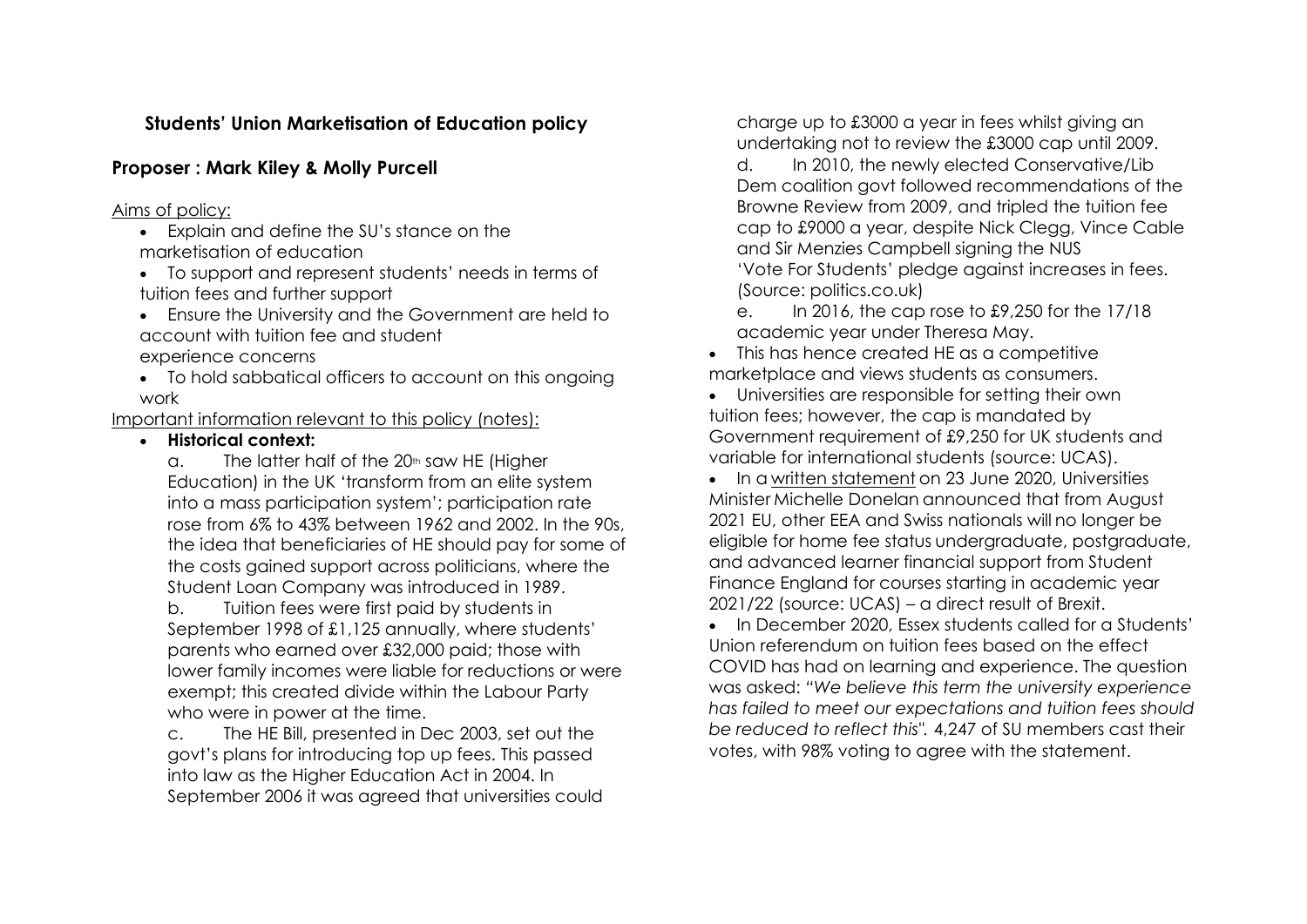• The SU President and the VP Education worked on the outcome of this and conjured a five-point plan, consisting of:

1. Approach the University with a view to get student tuition fees refunded for term 1, or reduced for term 2

2. Contact other Students' Unions in the UK to establish a national campaign around tuition fee refunds

3. Write to Members of Parliament to pressure the UK Government on the nationwide issue of university tuition fees during COVID-19, and the feeling that students are not getting what they were promised

4. Contact the Office for Students (OfS) and the Department for Education (DfE) with the aim to further support students nationally with financial and emotional challenges that students are facing across the UK and the world

5. Raise awareness nationally about this problem and the impact it has on our members, through the media

• The SU President and VP Education worked their way through this plan, finding that the University could not offer refunds, and received no response from central Government and other institutions, despite mobilising 45 other Students' Unions in the UK on the matter.

• They continue to find other areas to progress on, such as working with other student campaign groups and lobbying the University to provide extra resource

### Why this policy is needed (believes):

• The Union is responsible for representing the academic interests of students and consequently, the quality of learning and the student experience

• The University experience overall has been completely diminished throughout COVID-19, and so the value of tuition fees is not representative of the student experience • International/EU/EAA students face even more longstanding issues, by having to pay higher fees in general, less governmental support and facing geographical restraints

• Due to the political nature of tuition fees it is highly unlikely that the University themselves will reduce/refund fees themselves, though this must still be challenged

• The student voice on this matter is extremely prevalent/strong

• Whilst it is expected that the student experience will return as soon as it is safe to do so pending government guidance, the competitive marketplace of HE is still inherently problematic by treating students as consumers as opposed to human beings: which affects many things such as mental health provision/support, the competitive nature of courses, the increasingly competitive job market upon graduation, and the attainment of a holistic education.

• Whilst sabbatical officers are central to this ongoing work, it must be recognised that they are political campaigners in the capacity of their positions and not decision-makers, and so should utilise their lobbying power to mobilise change within this capacity

Actionable items that will effect change (resolves):

• To formally adapt the Students' Union's position as opposing the marketisation of Higher Education

• The Sabbatical Officer team/Students' Union to continue with the ongoing work of opposing the marketisation of education and to be held accountable to Student Parliament through this work, namely the SU President and the VP Education. This work will be formally handed over to the future sabbatical teams at